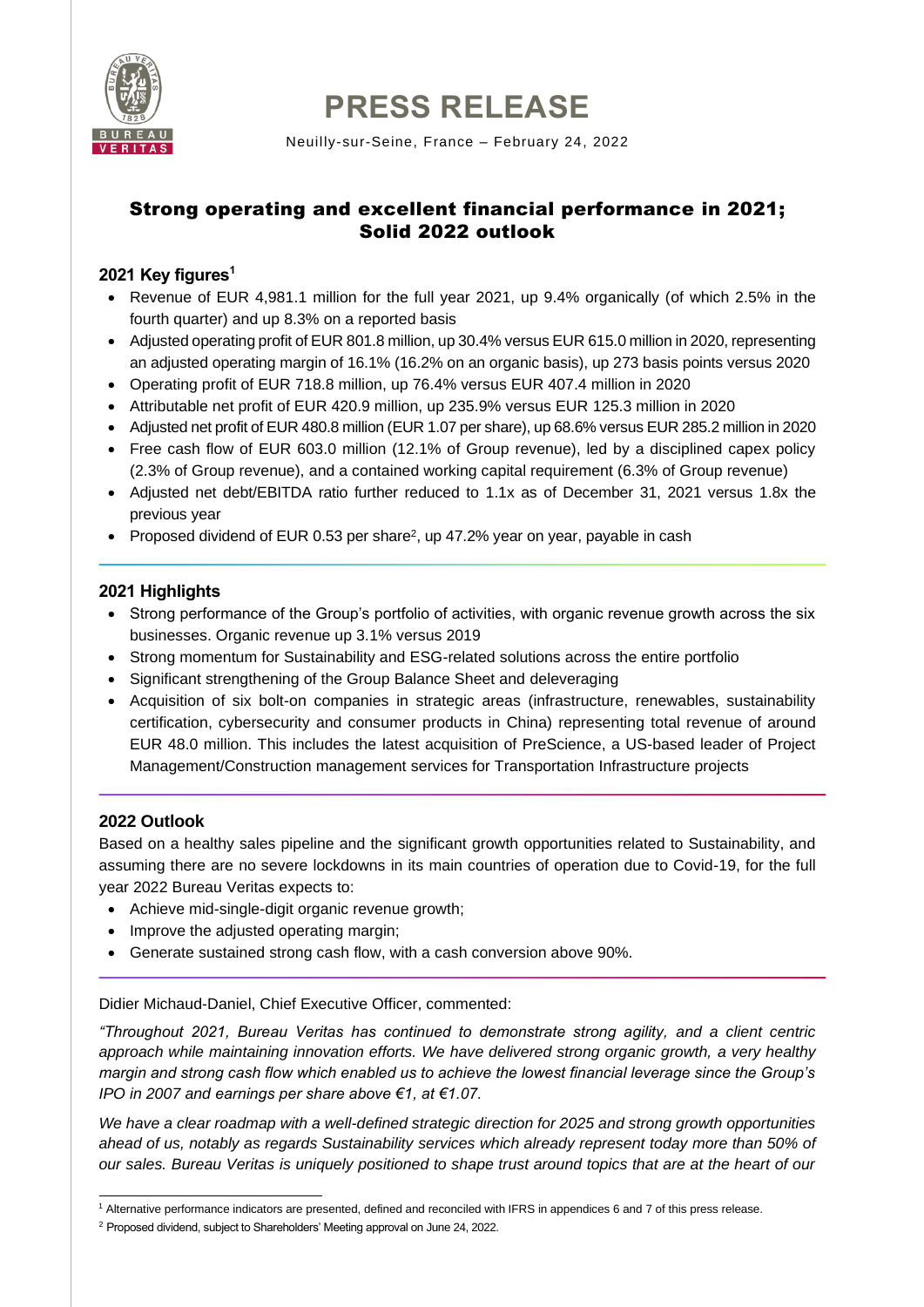*clients' concerns and, of society at large: health, safety, quality, environmental protection and social responsibility.* 

*Demand is clearly on the rise, as evidenced by the interests for our worldwide and multi sector expertise: at BV, we help organizations to measure and monitor their ESG commitments in a more transparent, credible, and data-driven way than self-declaration.*

*For 2022, we expect Bureau Veritas to deliver another year of sustainable growth. Considering the strong leadership positions of the Group worldwide, and its solid fundamentals, I am very confident about BV's future and the capacity of its 80,000 employees to embrace tremendous new challenges."*

# **KEY 2021 FIGURES**

The Board of Directors of Bureau Veritas met on February 23, 2022 and approved the financial statements for the full year 2021. The main consolidated financial items are:

|         |         |            | <b>CONSTANT</b> |
|---------|---------|------------|-----------------|
|         |         |            | <b>CURRENCY</b> |
| 4.981.1 | 4,601.0 | $+8.3%$    | $+9.5%$         |
| 801.8   | 615.0   | $+30.4%$   | $+32.4%$        |
| 16.1%   | 13.4%   | $+273$ bps | $+280bps$       |
| 718.8   | 407.4   | $+76.4%$   | $+79.4%$        |
| 480.8   | 285.2   | $+68.6%$   | $+72.0%$        |
| 420.9   | 125.3   | +235.9%    | $+243.4%$       |
| 1.07    | 0.64    | $+67.2%$   | $+70.0%$        |
| 0.93    | 0.28    | $+232.1%$  | $+240.8%$       |
| 790.7   | 809.1   | (2.3)%     | (1.8)%          |
| 603.0   | 634.2   | (4.9)%     | (4.4)%          |
| 1,051.4 | 1,329.1 | (20.9)%    |                 |
|         | 2021    | 2020       | <b>CHANGE</b>   |

*(a) Alternative performance indicators are presented, defined and reconciled with IFRS in appendices 6 and 7 of this press release*

# **2021 HIGHLIGHTS**

#### **Strong organic revenue growth in the full year**

Group revenue increased by 9.4% organically in 2021, benefiting from improving end-markets across most businesses and the return to a more normal operating environment compared to 2020. In the fourth quarter, organic growth was limited to 2.5%, impacted by the cyber-attack which occurred in November 2021. Without this, growth would have reached 4.5% in the last quarter and 9.9% for the full year 2021.

This is reflected as follows by business:

- More than half of the portfolio (including Consumer Products, Certification, and Buildings & Infrastructure) strongly recovered, up 13.3% organically on average. Consumer Products was the best performing activity, up 15.7% over the year (including 9.5% growth in the last quarter) fueled by Asia, the resumption of product launches, and helped by favorable comparables. Certification (up 15.4%) benefited from the catch-up of audits, the recertification effect of certain schemes and strong momentum in Corporate Responsibility and Sustainability Certification services. Buildings & Infrastructure outperformed the Group average with an increase of 11.8% during the year as it benefited from strong momentum across its three platforms (Americas, Asia and Europe);
- A fifth of the portfolio (Industry) delivered 7.5% organic revenue growth during the year with strong business activity for the Power & Utilities segment in particular, including renewables;
- Less than a third of the portfolio (Agri-Food & Commodities and Marine & Offshore) grew at 4.6% organically on average. Agri-Food & Commodities' growth was supported by very favorable market conditions in Metals & Minerals (up 15.8% organically), alongside Government services (up 7.5%). However, the Oil & Petrochemicals segment continued to suffer from lower demand. Marine & Offshore was primarily fueled by strong activity levels in the Core In-service activity.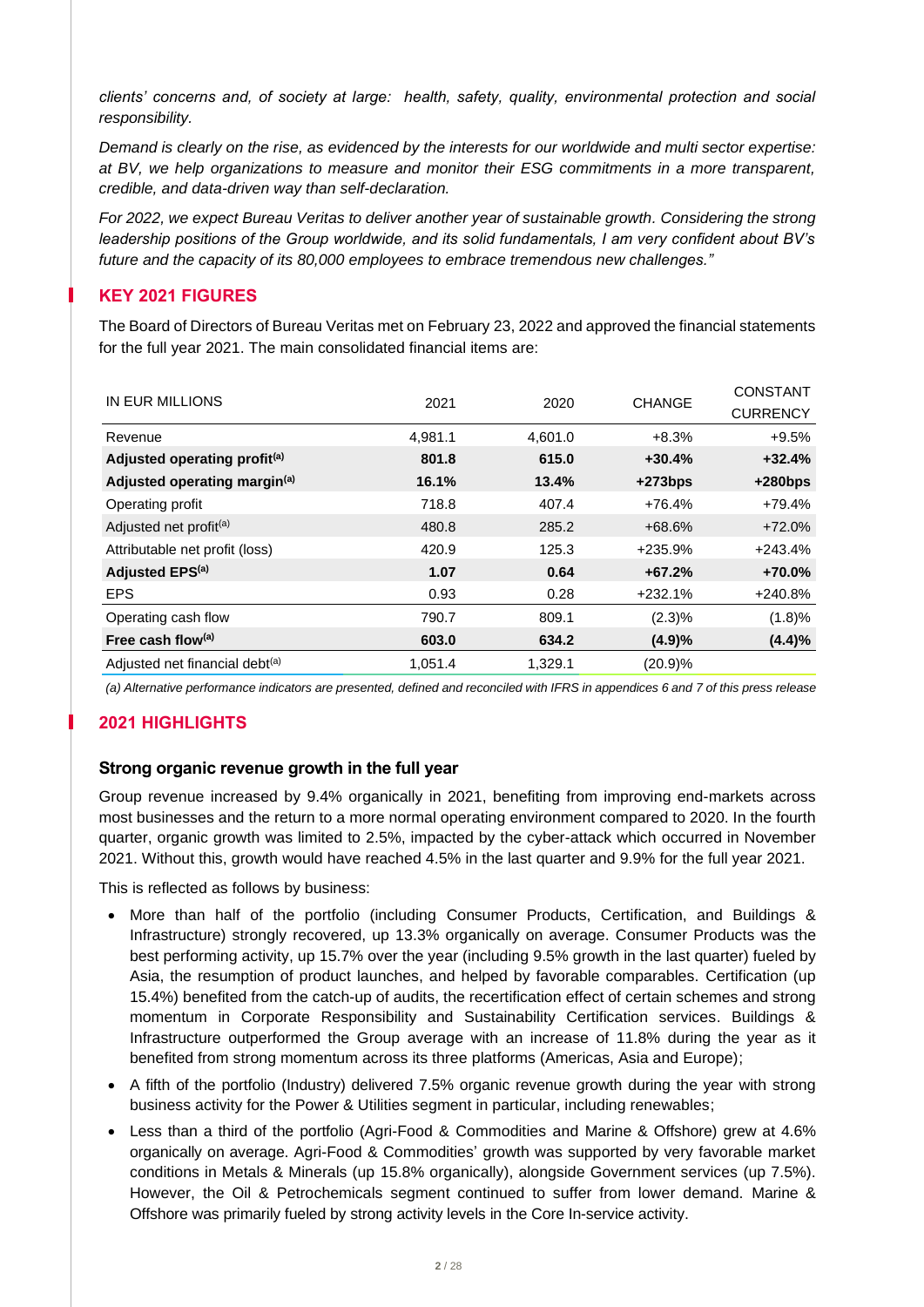# **Disciplined and selective bolt-on M&A in 2021**

During the year 2021, Bureau Veritas completed six M&A transactions in strategic areas, representing around EUR 48.0 million in annualized revenue (or 1.0% of 2021 Group revenue). In the fourth quarter of 2021, Bureau Veritas continued its selective and disciplined M&A activity.

#### **PreScience, in the US Transportation Infrastructure Market**

On December 29, 2021, Bureau Veritas acquired PreScience, a US-based leader of Project Management/Construction management services for Transportation Infrastructure projects - highly recognized for its expertise in highways, bridges and rail/transit.

Established in 2013, PreScience supports the construction project lifecycle, from design development through project closeout. With expected revenues of c. USD 25 million in 2021, the company is one of California's leading Project Management, Construction Management, and Construction Engineering & Inspection firms.

|                                                                                     | ANNUALIZED<br><b>REVENUE</b> | <b>COUNTRY</b>       |              | DATE FIELD OF EXPERTISE                                                                                                                                                                   |
|-------------------------------------------------------------------------------------|------------------------------|----------------------|--------------|-------------------------------------------------------------------------------------------------------------------------------------------------------------------------------------------|
| <b>Buildings &amp; Infrastructure</b>                                               |                              |                      |              |                                                                                                                                                                                           |
| PreScience                                                                          | $c.$ EUR $21m$               | <b>United States</b> | Dec.<br>2021 | Project<br>Construction<br>management<br>management services for<br>Transportation<br>Infrastructure projects                                                                             |
| <b>Cybersecurity</b>                                                                |                              |                      |              |                                                                                                                                                                                           |
| Secura B.V.                                                                         | c.EUR 10m                    | <b>Netherlands</b>   | Jan.<br>2021 | Security<br>testing,<br>audit,<br>training<br>and<br>certification<br>services<br>covering<br>people,<br>technology<br>organization, and<br>(networks,<br>systems, applications and data) |
| <b>Consumer Products</b>                                                            |                              |                      |              |                                                                                                                                                                                           |
| Zhejiang Jianchuang<br><b>Testing Technology Services</b><br><b>Company Limited</b> | $c$ .EUR 1.5m                | China                | Feb.         | Softlines testing focusing on domestic brands<br>$20213$ and e-shops in China                                                                                                             |
| <b>AET France</b>                                                                   | EUR <sub>2m</sub>            | France               |              | Sep. Laboratory testing, product development and<br>2021 <sup>4</sup> sustainability testing                                                                                              |
| Renewable energy                                                                    |                              |                      |              |                                                                                                                                                                                           |
| <b>Bradley Construction</b><br>Management                                           | EUR <sub>11m</sub>           | <b>United States</b> | Mar.<br>2021 | Construction management services for the<br>renewable energy sector                                                                                                                       |
| <b>Sustainability Certification</b>                                                 |                              |                      |              |                                                                                                                                                                                           |
| <b>HDAA Australia</b>                                                               | c.EUR 3m                     | Australia            | Apr.<br>2021 | Auditing and assessments focused on the<br>health and human services sector                                                                                                               |

The pipeline of opportunities is healthy, and the Group will continue to deploy a selective bolt-on acquisitions strategy, in targeted strategic areas (notably Buildings & Infrastructure, Renewable Energy, Consumer Products, Technologies and Cybersecurity).

<sup>3</sup> Signing on February 4, 2021.

<sup>4</sup> Acquisition closed on July 30, 2021 and announced on September 1, 2021.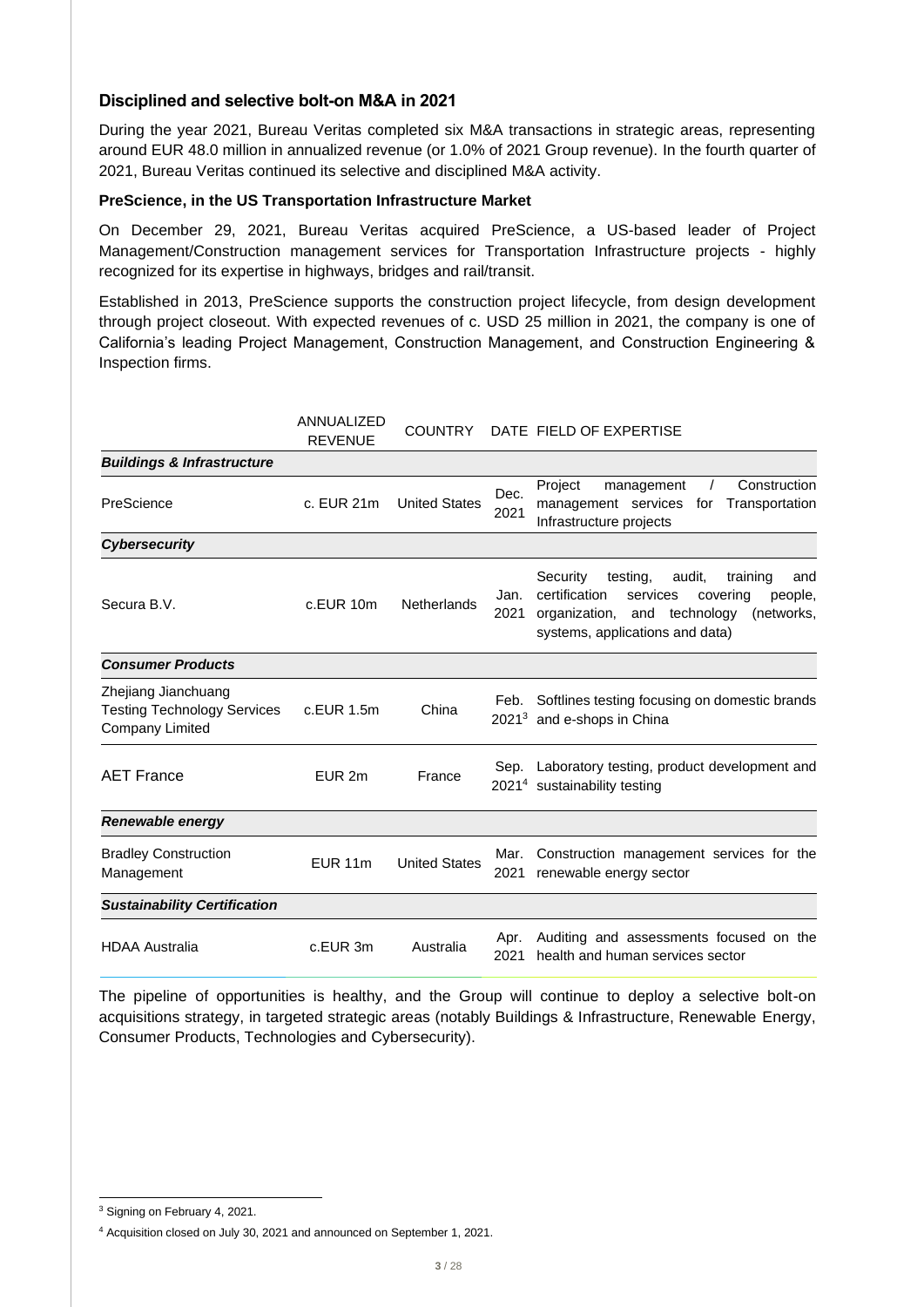# **Cyber-attack detection**

On November 22, 2021, Bureau Veritas announced that its cybersecurity system had detected a cyber-attack on Saturday November 20, 2021.

In response, all the Group's cybersecurity procedures were immediately activated. A preventive decision was made to temporarily take its servers and data offline to protect its clients and the company while further investigations and corrective measures were in progress. This decision generated a partial unavailability or slowdown of services and client interfaces.

On December 2, 2021, Bureau Veritas announced that, thanks to its cybersecurity system preventive and contingency measures, all of the Group's businesses were able to continue operating. As of December 2, 2021, more than 80% of Bureau Veritas operations were running at a normal level, while some regions were still having IT systems running at a reduced rate.

Bureau Veritas' teams, supported by leading third-party IT experts, deployed all efforts to ensure business continuity and minimize disruption to its clients, employees and partners. The Group had also actioned the relevant authorities and its cybersecurity insurance policies.

The Group considers that all its operations have been running at normal level since the beginning of the year 2022. Nevertheless, there are still incident response costs through 2022.

Overall, Bureau Veritas estimates the impact of the cyber-attack (fully accounted for in Q4 2021) to be approximately EUR 25 million on the Group's revenue (around 50 basis points impact on the Group's full-year organic growth).

# **BUREAU VERITAS IS COMMITED TO ITS EXTRA-FINANCIAL PERFORMANCE**

# **Indexation of the financial terms and conditions of the syndicated credit facility to Environmental, Social and Governance (ESG) indicators**

On February 24, 2021, Bureau Veritas announced the signing of an amendment to the 2018 syndicated credit facility for an amount of EUR 600 million in order to incorporate Environmental, Social and Governance (ESG) criteria. Bureau Veritas' social and environmental performance will now be taken into account in the calculation of the financial costs of the facility, and will be measured in light of the Group's quantitative ESG objectives set for 2025.

The three non-financial criteria selected for inclusion in calculating the cost of financing the syndicated credit facility are Total Accident Rate (TAR<sup>5</sup>); proportion of women in leadership positions<sup>6</sup>; and CO<sub>2</sub> emissions<sup>7</sup> per employee (tons per year).

# **Launch of an ESG solution: with Clarity, Bureau Veritas enables companies to bring transparency and credibility to their ESG commitments**

On December 8, 2021, Bureau Veritas announced the launch of Clarity, a suite of solutions that helps companies manage their ESG roadmaps and monitor the progress of their sustainability strategies. With Clarity, Bureau Veritas supports its clients across a wide spectrum of topics, from Social, Health & Safety, Environment, Biodiversity, Climate Change, Business Ethics and Responsible Sourcing to Animal Welfare, Energy Efficiency and Waste Management.

<sup>5</sup> TAR: Total Accident Rate (number of accidents with and without lost time x 200,000/number of hours worked).

<sup>&</sup>lt;sup>6</sup> Proportion of women from the Executive Committee to Band II (internal grade corresponding to a management or executive management position) in the Group (number of women on a full-time equivalent basis in a leadership position/total number of full-time equivalents in leadership positions).

 $7$  Greenhouse gas emissions from offices and laboratories, tons of CO<sub>2</sub> equivalent net emissions per employee and per year corresponding to scopes 1, 2 and 3 (emissions related to business travel).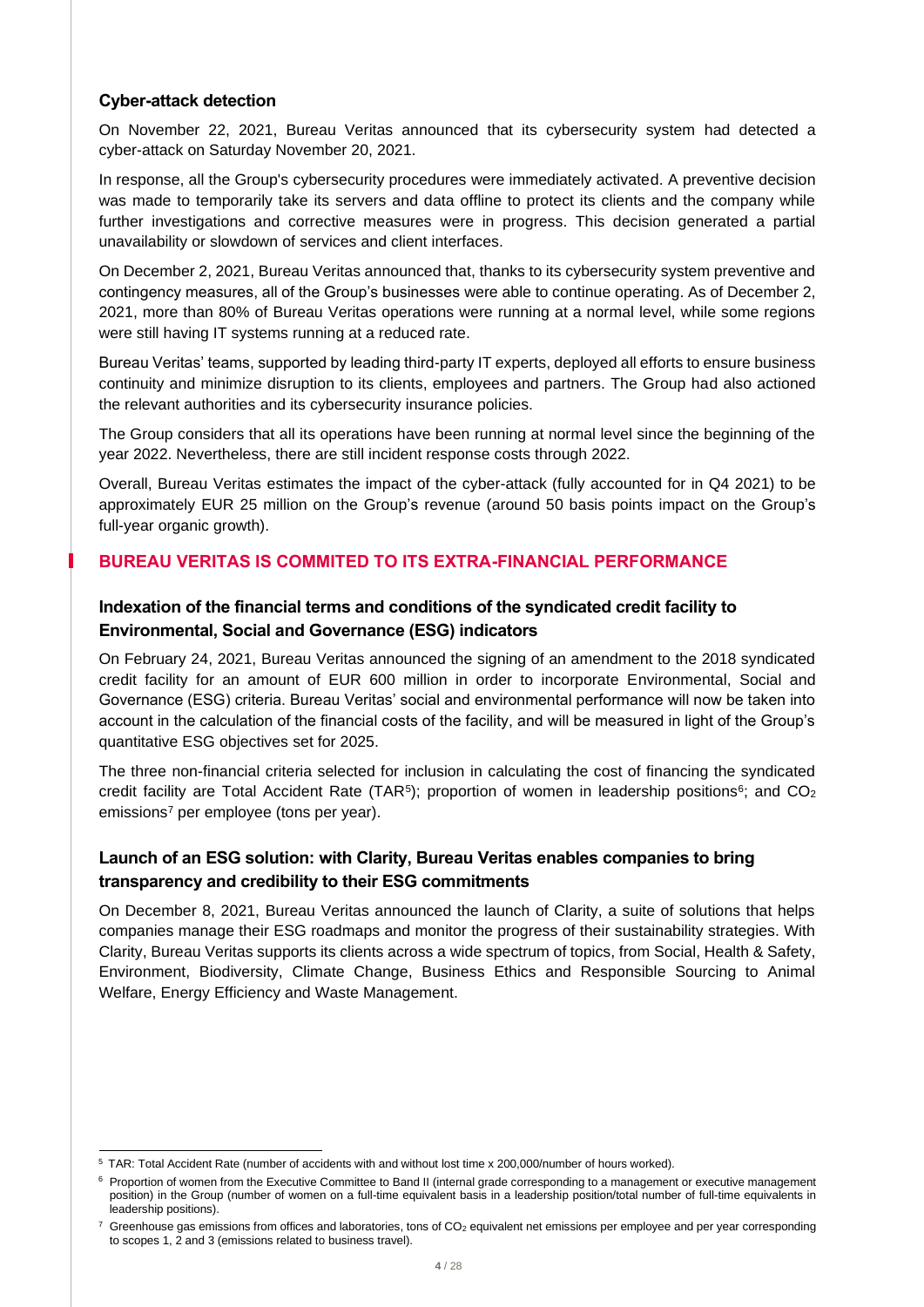Bureau Veritas has developed Clarity, part of the [BV Green Line](https://group.bureauveritas.com/expertise-sustainability) of services and solutions, in order to make decision-makers' ESG commitments trustworthy. Leveraging BV's global footprint (over 140 countries) and almost 200 years of expertise as an independent TIC company, this integrated solution offers:

- Accuracy: through Clarity's industry-specific assessment modules, companies can measure on the ground the efficient implementation of their sustainability roadmap.
- Trustworthiness: companies can make their sustainability communications more credible. With Bureau Veritas, they can rely on a trusted partner, recognized worldwide for its independence and impartiality.
- Efficiency: companies can efficiently steer their sustainability strategies thanks to a best-in-class digital dashboard, where all field observations are aggregated and sorted to make action prioritization easier.
- Simplicity: companies can use standardized Bureau Veritas assessment checklists for fast implementation or opt for customization to integrate specific needs.

Clarity helps organizations put their sustainability strategies in motion. Through systematic maturity evaluations, the approach helps them clearly define where they should focus their efforts across complex value chains.

# **Corporate Social Responsibility key indicators and performance**

|                                                                     | <b>UNITED</b><br>NATIONS'<br><b>SDGS</b> | FY 2021 | FY 2020 | FY 2019 | 2025<br>TARGET |
|---------------------------------------------------------------------|------------------------------------------|---------|---------|---------|----------------|
| SOCIAL & HUMAN CAPITAL                                              |                                          |         |         |         |                |
| Total Accident Rate (TAR) <sup>8</sup>                              | #3                                       | 0.27    | 0.26    | 0.38    | 0.26           |
| Proportion of women in leadership positions <sup>9</sup>            | #5                                       | 26.5%   | 27.5%   | 24.4%   | 35%            |
| Number of training hours per employee (per year)                    | #8                                       | 29.9    | 23.9    | 19.0    | 35.0           |
| NATURAL CAPITAL                                                     |                                          |         |         |         |                |
| $CO2$ emissions per employee (tons per year) <sup>10</sup>          | #13                                      | 2.49    | 2.44    | 2.85    | 2.00           |
| <b>GOVERNANCE</b>                                                   |                                          |         |         |         |                |
| Proportion of employees trained to the Code of Ethics <sup>11</sup> | #16                                      | 95.8%   | 98.5%   | 97.1%   | 99%            |

#### **CSR commitment recognized by non-financial rating agencies and Euronext**

Bureau Veritas helps companies, governments and public authorities reduce their risks in terms of health, quality, safety, environmental protection and social responsibility. Those challenges are central to societal aspirations. Being a Business to Business to Society company comes with a duty: to be exemplary in terms of sustainability internally, and to be a role model for industry in terms of positive impact on people and the planet.

The Group's commitment is to act responsibly in order to Shape a Better World.

This commitment was again recognized by several non-financial rating agencies during the third quarter. This is a testament to Bureau Veritas' constant efforts regarding sustainability. Since September 17, 2021, Bureau Veritas is listed on the Euronext CAC 40 ESG Index, which identifies the 40 companies that demonstrate the best Environmental, Social and Governance (ESG) practices.

<sup>8</sup> TAR: Total Accident Rate (number of **accidents** with and without lost time x 200,000/number of hours worked).

<sup>9</sup> Proportion of women from the Executive Committee to Band II (internal grade corresponding to a management or executive management position) in the Group (number of women on a full-time equivalent basis in a leadership position/total number of full-time equivalents in leadership positions).

 $10$  Greenhouse gas emissions from offices and laboratories, tons of CO<sub>2</sub> equivalent net emissions per employee and per year corresponding to scopes 1, 2 and 3 (emissions related to business travel).

<sup>&</sup>lt;sup>11</sup> A new training, following the update of the Code of Ethics, was rolled out in the second half of 2021. The calculation of the indicator became more demanding in 2021. It is no longer limited to measuring the training of only new employees recruited during the year but focuses on measuring the percentage of employees trained in 2021, regardless of their length of service.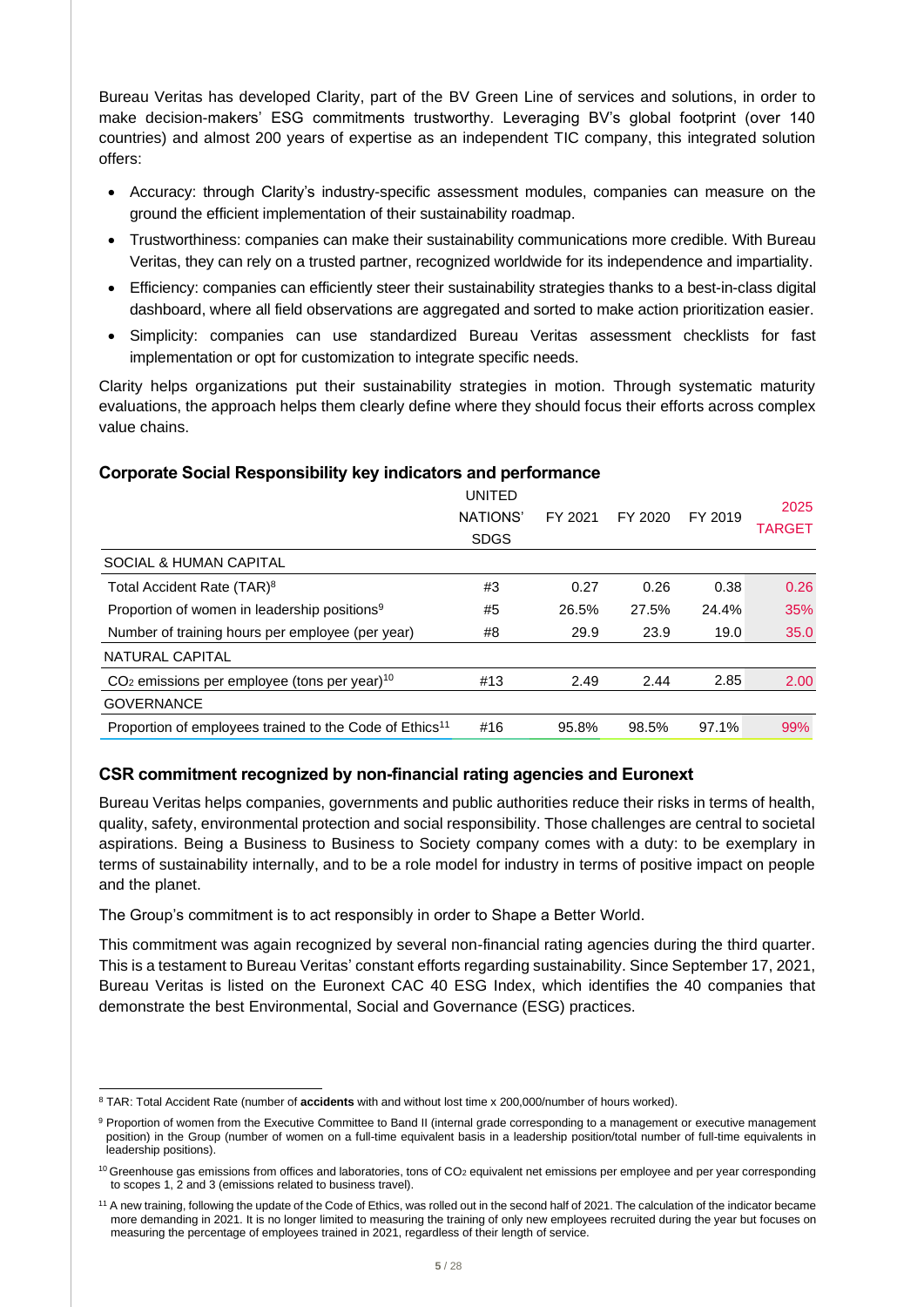The non-financial ratings updated during 2021 are as follows:

- S&P Global Corporate Sustainability Assessment Dow Jones Sustainability Indices (DJSI), one of the world's leading sustainability rating agencies. The DJSI, including the Dow Jones Sustainability World Index (DJSI World), were launched in 1999 as the pioneering series of global sustainability benchmarks available in the market. The Group achieved a score of 85/100 compared to an industry average of 34/100. Its assessment results range from 85 to 86 in the three criteria: Governance & Economic, Environmental and Social. Bureau Veritas ranked #1 in the Professional Services Industry category - encompassing the TIC sector - and counts among the world's sustainability top-performing companies in the DJSI;
- Vigeo-Eiris (V.E), one of the leading European ESG rating agencies and part of the Moody's Group, has rated Bureau Veritas with a score of 66/100, according to 38 ESG criteria. With this result, Bureau Veritas ranks fourth in its industry sector, among more than 100 companies;
- EcoVadis, one of the world's largest and most trusted providers of business sustainability ratings, awarded Bureau Veritas a Platinum medal, the highest sustainability level assigned to a company, with a score of 78/100 in 2021. This result places Bureau Veritas among the top 1% of companies assessed by EcoVadis;
- ISS ESG, one of the world's leading rating agencies for sustainable investments, awarded Bureau Veritas a C+ score in its 2021 assessment, and the Group again achieved a "Prime" company rating. The "Prime" status signifies that Bureau Veritas fulfills ISS ESG's demanding sustainability performance requirements in its sector.

Amongst other non-financial ratings of the Group: MSCI AA rating and CDP B rating.

In addition to the actions deployed in its own operations, through its BV Green Line of services and solutions, Bureau Veritas is empowering organizations to implement, measure and achieve their sustainability objectives. The BV Green Line scope of expertise covers ESG topics in five specific areas:

- Resources & Production;
- Consumption & Traceability;
- Buildings & Infrastructure;
- New mobility;
- Social, Ethics & Governance.

#### **STRONG FINANCIAL POSITION**

At the end of December 2021, the Group's adjusted net financial debt decreased compared with the level at December 31, 2020. Bureau Veritas had EUR 1.4 billion in available cash and cash equivalents and EUR 600 million in undrawn committed credit lines. The Group has a solid financial structure with no maturities to refinance until 2023.

Given the financial strength of the Group, Bureau Veritas allowed the one-year EUR 500 million credit line, put in place in April 2020 during the pandemic, to expire in April 2021.

At December 31, 2021, the adjusted net financial debt/EBITDA ratio was further reduced to 1.10x (from 1.80x last year) and the EBITDA/consolidated net financial expense ratio was 16.33x. As of December 31, 2021, the ratio of adjusted net financial debt to EBITDA had to be less than 3.5x and, only for the US Private Placement, the ratio of EBITDA to consolidated net financial expense had to be greater than 5.5x.

The average maturity of the Group's financial debt was 4.3 years with a blended average cost of funds over the year of 2.3% excluding the impact of IFRS 16 (compared with 2.6% in 2020 excluding the impact of IFRS 16).

# **SHAWN TILL APPOINTED EXECUTIVE VICE-PRESIDENT OF BUREAU VERITAS COMMODITIES, INDUSTRY AND FACILITIES DIVISION IN NORTH AMERICA**

On September 1, 2021, Shawn Till became Executive Vice-President of Commodities, Industry and Facilities (CIF), North America. Based in New York City, USA, Shawn Till is a member of the Group Executive Committee and reports to Didier Michaud-Daniel, Chief Executive Officer. Shawn Till brings a wealth of experience including 13 years of experience in the heavy civil construction materials and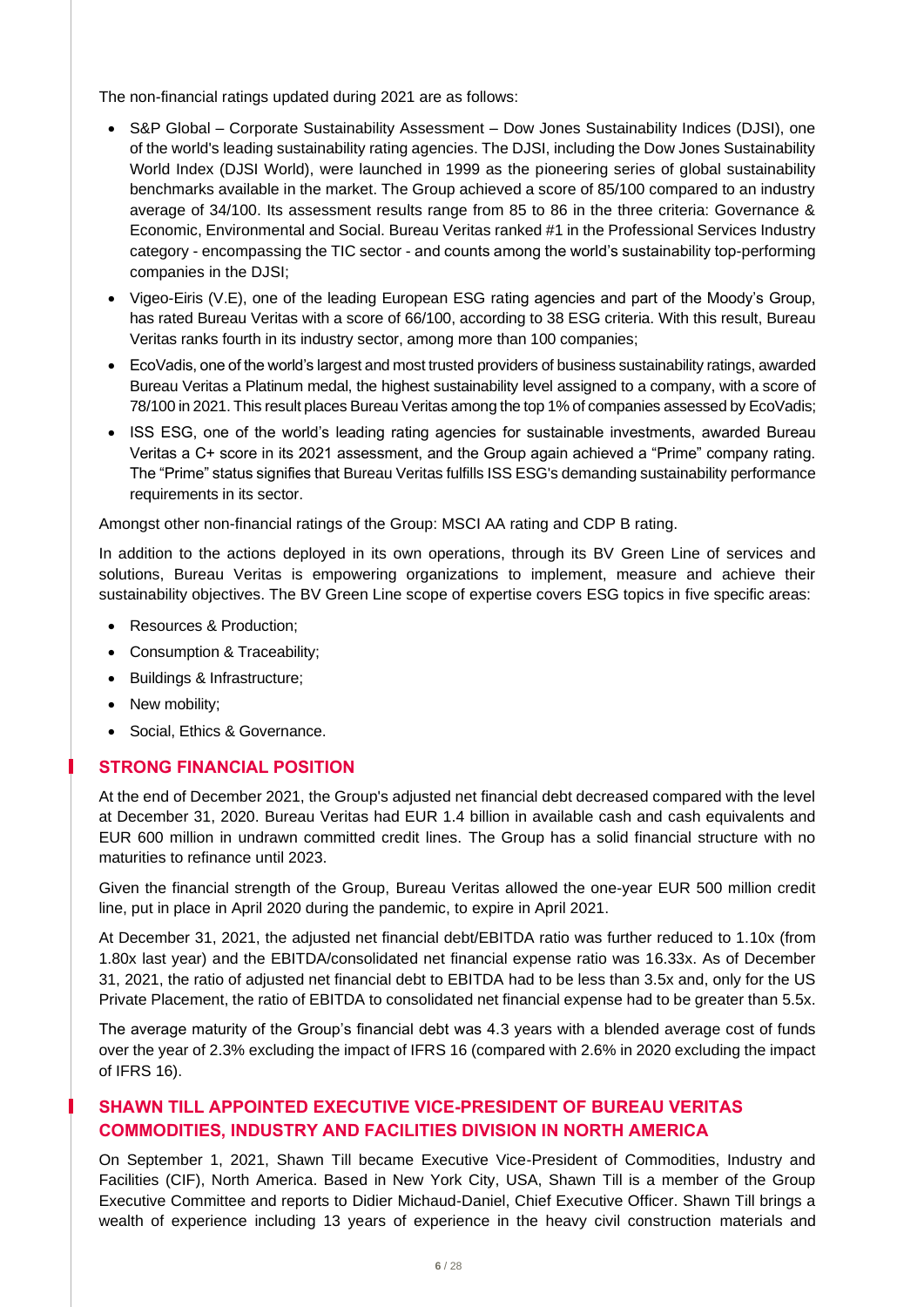manufacturing industries sector. In 2006, he co-founded Primary Integration, which was acquired by Bureau Veritas in 2017.

# **PROPOSED DIVIDEND**

Bureau Veritas is proposing a dividend of EUR 0.53 per share for 2021, up 47.2% compared to the prior year. The proposed dividend will be paid in cash. Moving forward the Group expects to propose a dividend of around 50% of its adjusted net profit.

This is subject to the approval of the Shareholders' Meeting to be held on June 24, 2022 at 3:00pm at Immeuble Newtime, 40-52 Boulevard du Parc, 92200, Neuilly-sur-Seine. The dividend will be paid in cash on July 7, 2022, (shareholders on the register on July 6, 2022 will be entitled to the dividend and the share will go ex-dividend on July 5, 2022).

# **2022 OUTLOOK**

Based on a healthy sales pipeline and the significant growth opportunities related to Sustainability, and assuming there are no severe lockdowns in its main countries of operation due to Covid-19, for the full year 2022 Bureau Veritas expects to:

- Achieve mid-single-digit organic revenue growth;
- Improve the adjusted operating margin;
- Generate sustained strong cash flow, with a cash conversion above 90%.

# **2025 STRATEGY AIMS TO TAKE THE GROUP'S VALUE CREATION TO THE NEXT LEVEL**

On December 3, 2021, Bureau Veritas hosted its Investor Day to present the Group's 2025 strategy and financial ambitions.

### **Strategic direction**

Bureau Veritas is capitalizing on the successful delivery of the previous strategic plan and relies upon the key fundamentals of the TIC market, which offer solid growth prospects. This roadmap is based upon three Value Drivers:

- **Scale**: Bureau Veritas aims to capture the maximum value of its existing assets, capabilities, and geographies by accelerating the standardization and replication of its existing service offer. The transformation journey will continue towards an even more market-oriented organization, capitalizing on the significant investments made over the last 6 years, both internally and externally. This will boost organic growth;
- **Expand**: Bureau Veritas will focus notably on sustainability and the energy transition, both of which represent exciting opportunities for growth. The Group will take full advantage of cross-cutting growth opportunities that will arise alongside macro-economic and societal shifts (5G, new mobility, etc.). This will be achieved through increased penetration of rising and high-value markets, and by capturing both organic and external growth opportunities;
- **Lead**: Bureau Veritas will invest in businesses that have the potential to become part of the TIC core business in the future. The Group will fully take advantage of technological shifts to be well-positioned on key trending topics such as connectivity, traceability, and cybersecurity. Like Expand, Lead involves both organic and external growth.

To support its Scale, Expand and Lead drivers, Bureau Veritas has defined M&A priorities by markets and geographies, outlining three key objectives:

- Gaining market access in high potential local markets;
- Acquiring complementary capabilities in targeted markets and geographies to be able to provide end-to-end solutions to its clients;
- Entering new markets that Bureau Veritas believes will be relevant in the future.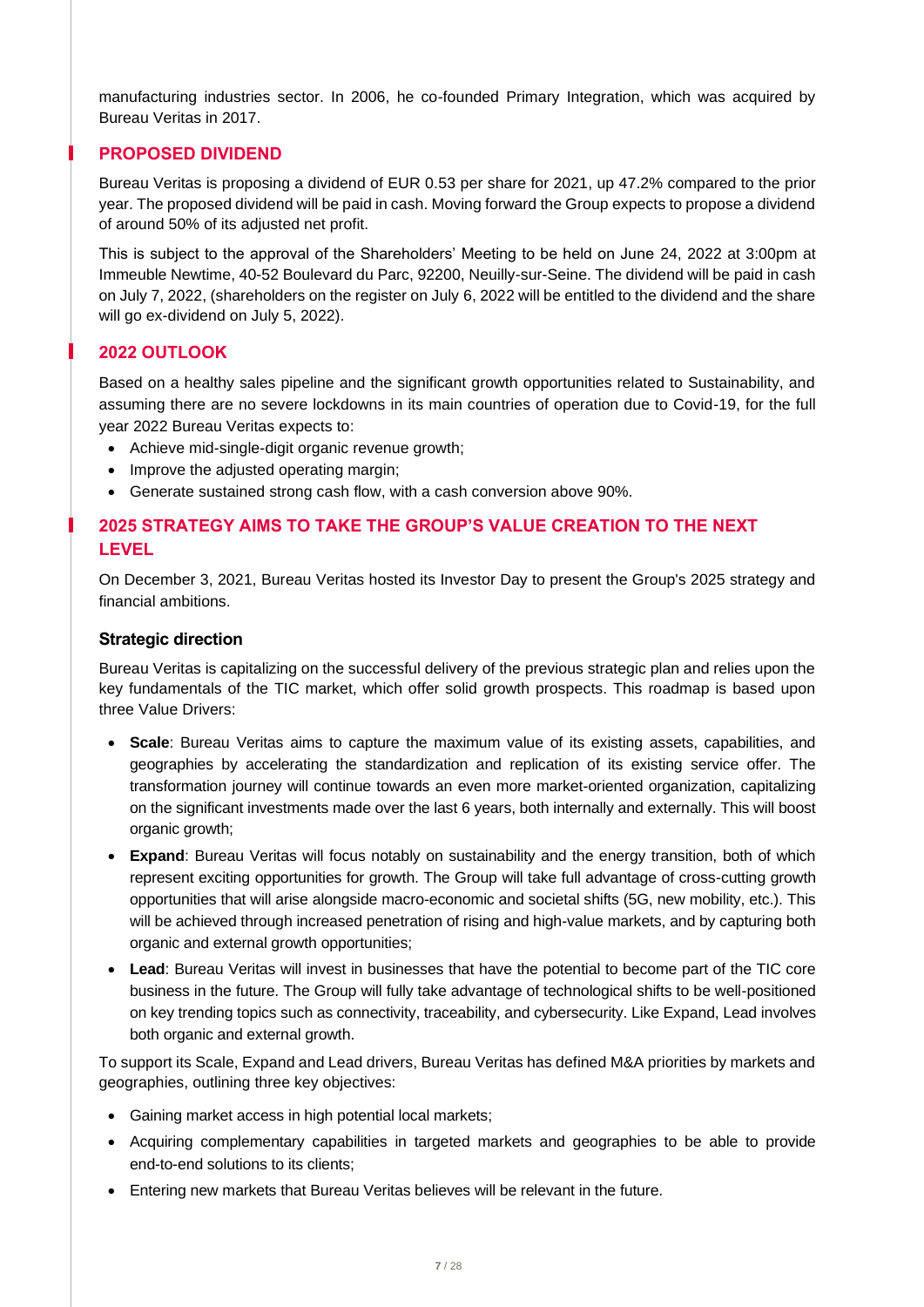Additionally, Bureau Veritas defined three **Enablers** that will be key levers to execute its strategy and to achieve its ambition: **People and Culture, Organization and Governance, Innovation and Digital**.

#### **Five overarching themes to fuel business opportunities**

Five overarching themes, which constitute the Group's 2025 priorities, are expected to fuel the Group's development from a business perspective: **Asset Lifecycle Solutions, Sustainability Assurance, Energy Transition Conformity Assessment, Technology & Online Retail and Cybersecurity Compliance**.

# **2025 FINANCIAL AMBITIONS AND ASSUMPTIONS**

As part of its strategy, the Group has set a new mid-term financial ambition:

| <b>2025 AMBITION</b> |                                                        |
|----------------------|--------------------------------------------------------|
| <b>GROWTH</b>        | Resilient enhanced organic growth: mid-single-digit    |
| MARGIN               | No compromise on margin: above 16% <sup>12</sup>       |
| CASH                 | Strong Cash Conversion <sup>13</sup> : superior to 90% |

The use of Free Cash Flow generated from our operations will be balanced between Capital Expenditure (Capex), Mergers & Acquisitions (M&A) and shareholder returns (Dividend):

#### **2025 ASSUMPTIONS**

| CAPEX     | Between 2.5% and 3.0% of Group revenue         |
|-----------|------------------------------------------------|
| M&A       | Disciplined and selective bolt-on M&A strategy |
| DIVIDEND. | Pay-out of around 50% of Adjusted Net Profit   |

### **2025 SUSTAINABILITY AMBITIONS**

Beyond financial performance, Bureau Veritas remains committed to its extra-financial performance. The Group has presented its strategy for social and environmental responsibility up to 2025. This strategy, aligned with the United Nations' Sustainable Development Goals (UN SDGs), aims at "Shaping a Better World". It is built upon three strategic axes: "Shaping a Better Workplace", "Shaping a Better Environment" and "Shaping Better Business Practices"; and three sustainability pillars: "Social & Human capital", "Natural capital" and "Governance".

Bureau Veritas will track and report its CSR performance annually through 19 selected key performance indicators. In addition, the Group is committed to the achievement of five key performance indicators through 2025:

|                                                            | UN          | 2025          |
|------------------------------------------------------------|-------------|---------------|
|                                                            | <b>SDGS</b> | <b>TARGET</b> |
| SOCIAL & HUMAN CAPITAL                                     |             |               |
| Total Accident Rate (TAR) <sup>14</sup>                    | #3          | 0.26          |
| Proportion of women in leadership positions <sup>15</sup>  | #5          | 35%           |
| Number of training hours per employee (per year)           | #8          | 35.0          |
| NATURAL CAPITAL                                            |             |               |
| $CO2$ emissions per employee (tons per year) <sup>16</sup> | #13         | 2.00          |
| <b>GOVERNANCE</b>                                          |             |               |
| Proportion of employees trained to the Code of Ethics      | #16         | 99%           |

<sup>12</sup> Adjusted operating margin at constant exchange rates.

<sup>13</sup> Net cash generated from operating activities/Adjusted Operating Profit, on average over the period.

<sup>14</sup> TAR: Total Accident Rate (number of accidents with and without lost time x 200,000/number of hours worked).

<sup>&</sup>lt;sup>15</sup> Proportion of women from the Executive Committee to Band II (internal grade corresponding to a management or executive management position) in the Group (number of women on a full-time equivalent basis in a leadership position/total number of full-time equivalents in leadership positions).

 $16$  Greenhouse gas emissions from offices and laboratories, tons of CO<sub>2</sub> equivalent net emissions per employee and per year corresponding to scopes 1, 2 and 3 (emissions related to business travel).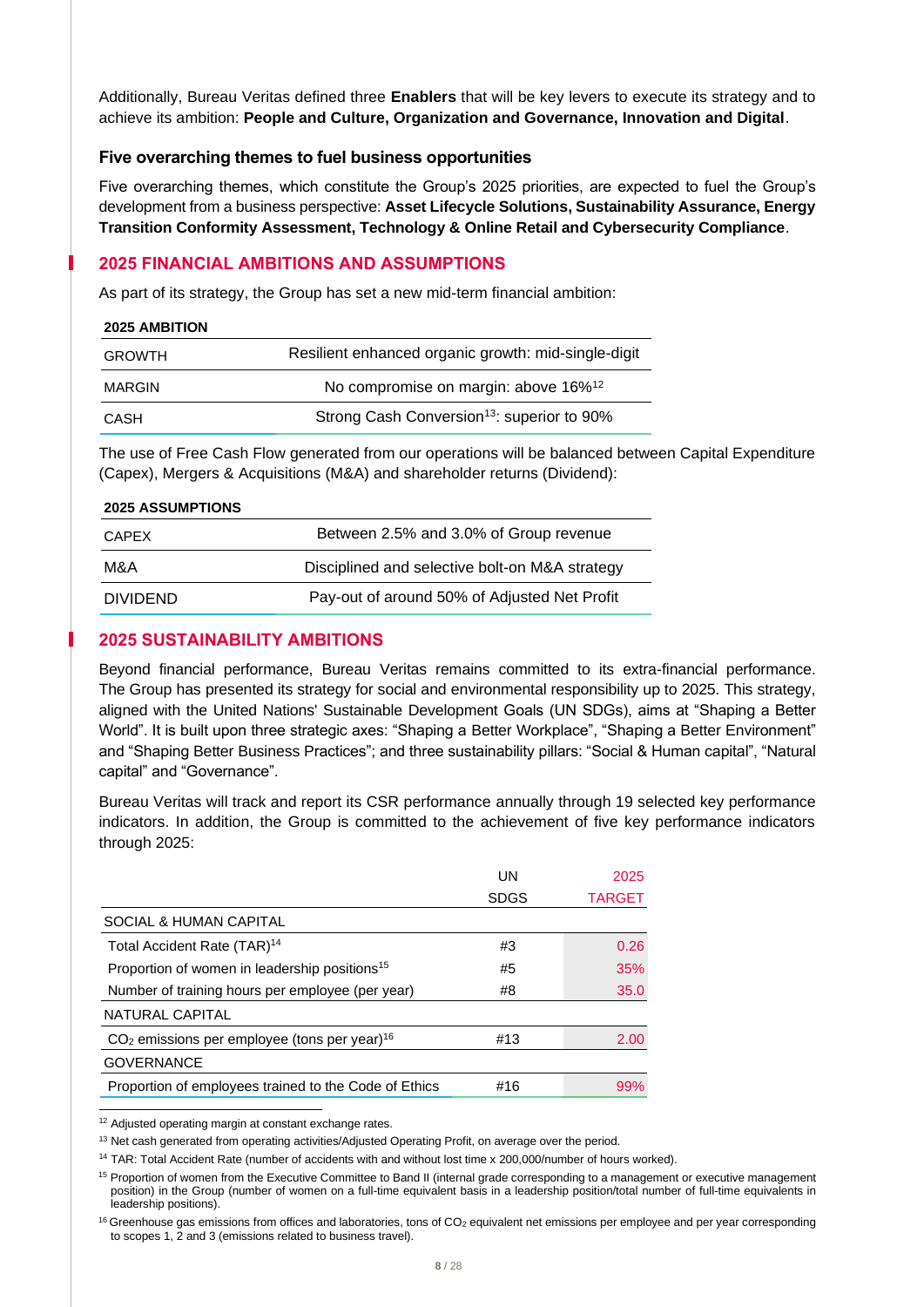# **ANALYSIS OF THE GROUP'S RESULTS AND FINANCIAL POSITION**

### **Revenue up 8.3% year on year (9.4% on an organic basis)**

Revenue in 2021 amounted to EUR 4,981 million, a 8.3% increase compared with the full-year 2020. The organic increase was 9.4%, benefiting from improving end markets across most businesses and the return to a more normal operating environment compared to 2020.

Three businesses delivered double-digit organic growth, Consumer Products 15.7%, Certification 15.4%, and Buildings & Infrastructure (B&I) 11.8%. The rest of the portfolio saw mid to high single-digit growth, with Industry up 7.5% organically, Agri-Food & Commodities, up 4.6% (led notably by strong Metals & Minerals markets) and Marine & Offshore, up 3.3%.

By geography, activities in Americas strongly outperformed the rest of the Group (24% of revenue; up 14.5% organically), driven by both Latin America (led by Brazil notably) and the US (primarily fueled by Buildings & Infrastructure). A solid outperformance was also achieved in Asia Pacific (31% of revenue; up 10.5% organically), thanks to 13.6% organic growth in China (across most businesses) and to a lesser extent Australia (up 7.4% organically) led by the agri-food and commodities markets. Europe (36% of revenue; up 4.5% organically) was primarily led by strong activity levels in Southern Europe. Finally, in Africa and the Middle East (9% of revenue), business increased by 12.8% on an organic basis, essentially driven by B&I and energy projects in the Middle East.

The scope effect was a positive 0.1% (of which 0.4% in the last quarter), reflecting the impact from prior-year disposals offset by the six bolt-on acquisitions realized in the year 2021.

Currency fluctuations had a negative impact of 1.2% (of which a positive impact of 2.3% in Q4), mainly due to the depreciation of some emerging countries' currencies, and the USD and pegged currencies against the euro.

#### **Adjusted operating profit up 30.4% to EUR 801,8 million**

Consolidated adjusted operating profit increased by 30.4% to EUR 801.8 million; the 2021 adjusted operating margin increased by 273 basis points to 16.1%, including a 7 basis-point negative foreign exchange impact and a 2-basis point positive scope impact. On an organic basis, it jumped by 278 basis points to 16.2%.

# CHANGE IN ADJUSTED OPERATING MARGIN

| IN PERCENTAGE AND BASIS POINTS                 |            |
|------------------------------------------------|------------|
| 2020 adjusted operating margin                 | 13.4%      |
| Organic change                                 | $+278$ bps |
| Organic adjusted operating margin              | 16.2%      |
| Scope                                          | $+2bps$    |
| Adjusted operating margin at constant currency | 16.2%      |
| Currency                                       | (7)bps     |
| 2021 adjusted operating margin                 | 16.1%      |

All business activities experienced higher organic margins thanks to operational leverage in a context of revenue recovery and the benefit of the cost containment measures taken in the prior year.

The businesses that saw the best margin improvement were Consumer Products, Certification and Buildings & Infrastructure, which rebounded the most following the lockdown measures in the prior year. Together, they represented the bulk of the organic increase in the Group's margin in full-year 2021.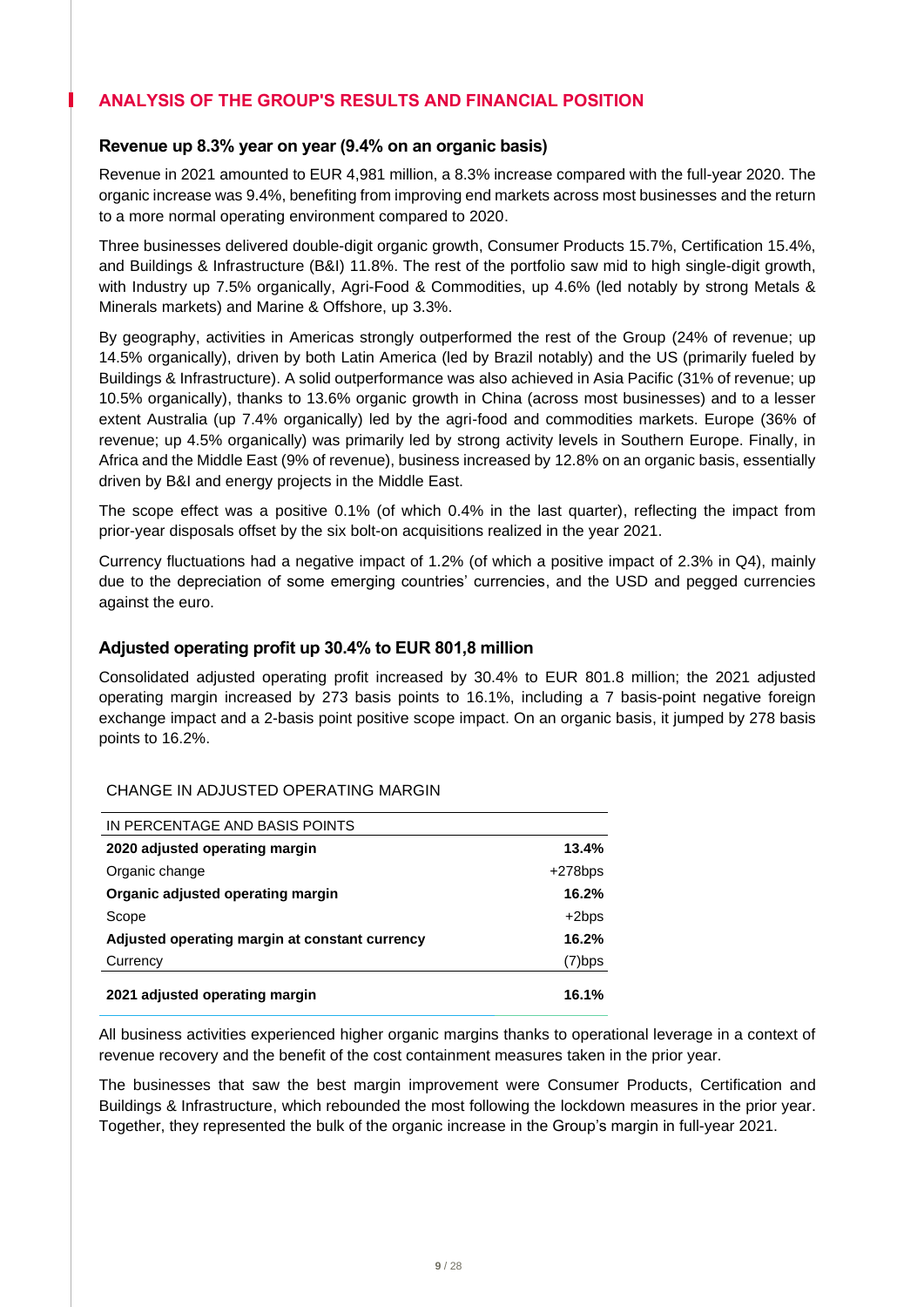Adjustment items decreased to EUR 83.0 million versus EUR 207.6 million in 2020. These include:

- EUR 64.1 million in amortization of intangible assets resulting from acquisitions (EUR 132.8 million in 2020);
- EUR 4.9 million in write-offs of non-current assets related to laboratory consolidations (EUR 34.6 million in 2020);
- EUR 6.9 million in restructuring costs (EUR 26.5 million in 2020);
- EUR 7.1 million in net losses on disposals and acquisitions (net losses of EUR 13.7 million in 2020).

Operating profit totaled EUR 718.8 million, up 76.4% from EUR 407.4 million in 2020.

# **Adjusted EPS broke the EUR 1.0 threshold to reach EUR 1.07, up 67.2% year on year**

Net financial expenses decreased to EUR 73.3 million in full-year 2021 compared with EUR 137.8 million in 2020. The decrease reflects lower finance costs and a positive foreign exchange impact (EUR 6.6 million vs. a negative EUR 22.2 million in 2020) due to the appreciation of the US dollar against the euro and the appreciation of the US dollar and the euro against most emerging market currencies.

Net finance costs decreased to EUR 74.7 million (vs. EUR 108.2 million in 2020), with the drop mainly attributable to the decrease in the average level of indebtedness.

Other items (including interest cost on pension plans and other financial expenses) stood at EUR 5.2 million, slightly down from EUR 7.4 million in 2020.

Income tax expense totaled EUR 199.3 million in 2021, compared with EUR 130.8 million in 2020.

This represents an effective tax rate (ETR) of 30.9% for the period, compared with 48.5% in 2020.

The adjusted effective tax rate (ETR) is down 650 basis points at 30.1% for the period, compared with 36.6% in 2020. The decrease is due to the reduction in the weight of taxes that are not directly calculated by reference to taxable income, such as withholding taxes and value-added contributions, and the reduction of taxes in France (company value-added contribution - *cotisation sur la valeur ajoutée des entreprises,* CVAE – and corporate tax rate).

Attributable net profit for the period was EUR 420.9 million, vs. a EUR 125.3 million profit in 2020.

Earnings per share (EPS) stood at EUR 0.93 vs. EUR 0.28 in 2020.

Adjusted attributable net profit totaled EUR 480.8 million, up 68.6% vs. EUR 285.2 million in 2020.

Adjusted EPS stood at EUR 1.07, a 67.2% increase vs. 2020 (EUR 0.64).

# **Strong free cash flow at EUR 603.0 million driven by operating performance**

Full year 2021 operating cash flow decreased by 2.3% to EUR 790.7 million vs. EUR 809.1 million in 2020 (down 1.9% on an organic basis). It benefited from the increase in profit before income tax, largely offset by movements in working capital: the revenue performance resulted from a working capital requirement outflow of EUR 13.6 million, compared to a EUR 149.0 million inflow the previous year. This change is due to an increase in trade receivables as a result of the Group's servers and data being taken offline due to the cyber-attack. Consequently, the invoicing process was impacted in the fourth quarter of the year.

Working capital requirement (WCR) stood at EUR 313.3 million at December 31, 2021, compared to EUR 280.2 million at December 31, 2020. As a percentage of revenue, WCR increased by 20 basis points to 6.3%, compared to 6.1% in 2020, which was a record low in a context of revenue decline. This showed the continued focus of the entire organization on cash metrics, with key initiatives implemented under the Move For Cash program (optimizing the "invoice to cash" process, accelerating billing and cash collection processes throughout the Group reinforced by a central task force, and monitoring cash inflows on a daily basis).

Purchases of property, plant and equipment and intangible assets, net of disposals (Net Capex), amounted to EUR 114.5 million in 2021, an increase compared to EUR 88.3 million in 2020. This showed disciplined control over the Group's net capex-to-revenue ratio of 2.3%, up compared to the level achieved in 2020 (1.9%).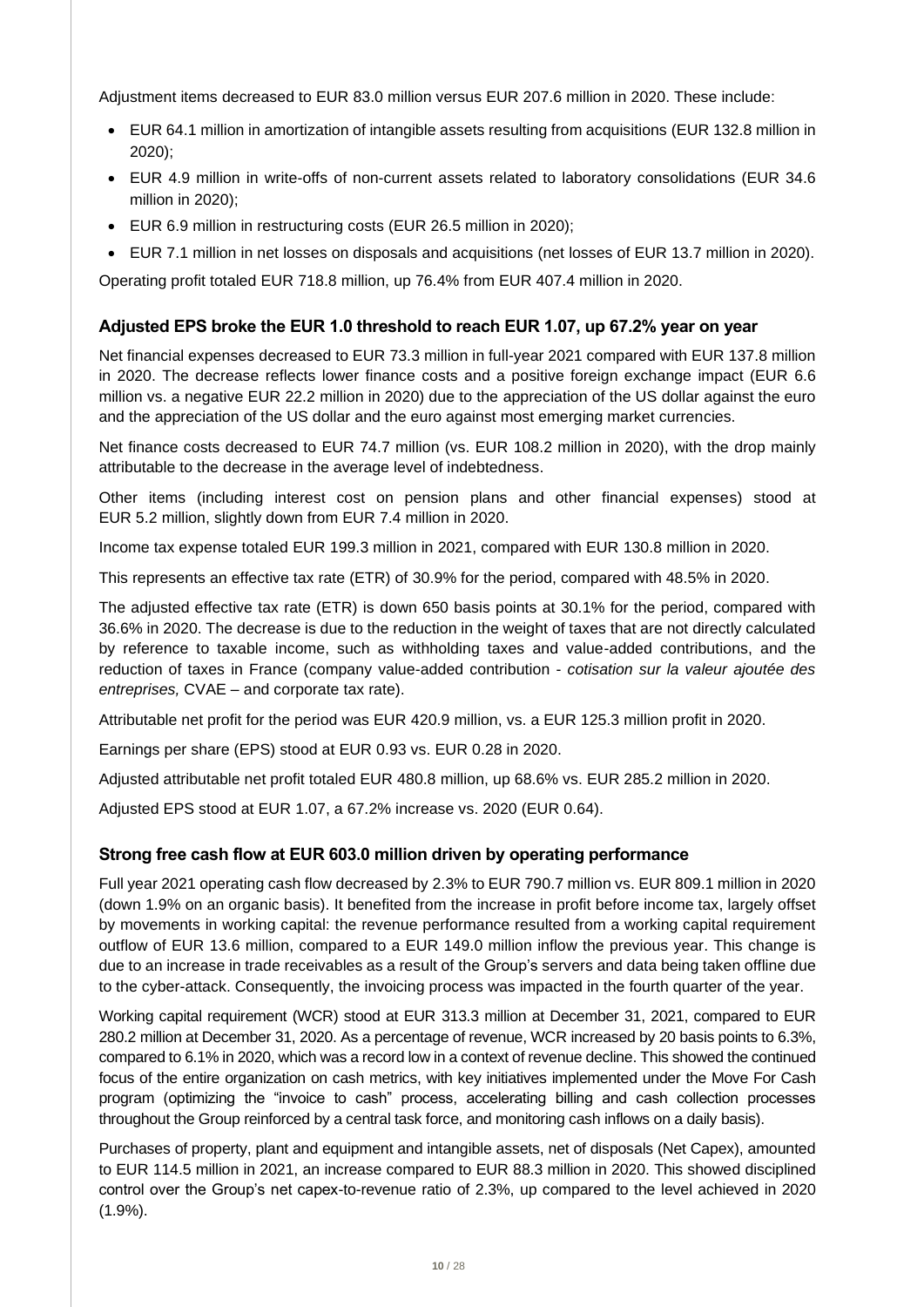Free cash flow (operating cash flow after tax, interest expenses and capex) was EUR 603.0 million, compared to EUR 634.2 million in 2020, down 4.9% year on year (against a record level achieved in 2020) attributed to increased capex. On an organic basis, free cash flow reached EUR 605.9 million, down 4.5% year on year.

#### CHANGE IN FREE CASH FLOW

| IN EUR MILLIONS                     |        |
|-------------------------------------|--------|
| Free cash flow at December 31, 2020 | 634.2  |
| Organic change                      | (28.3) |
| Organic free cash flow              | 605.9  |
| Scope                               | $+0.3$ |
| Free cash flow at constant currency | 606.2  |
| Currency                            | (3.2)  |
| Free cash flow at December 31, 2021 | 603.0  |

At December 31, 2021, adjusted net financial debt was EUR 1,051.4 million, i.e. 1.10x trailing twelve-month EBITDA as defined in the calculation of the bank covenant, compared with 1.80x at December 31, 2020. The decrease in adjusted net financial debt of EUR 277.7 million versus December 31, 2020 (EUR 1,329.1 million) reflects:

- Free cash flow of EUR 603.0 million;
- Dividend payments totaling EUR 186.1 million;
- Acquisitions (net) and repayment of amounts owed to shareholders, accounting for EUR 69.7 million;
- Lease payments (related to the application of IFRS 16), accounting for EUR 121.8 million;
- Other items that decreased the Group's debt by EUR 52.3 million (including foreign exchange).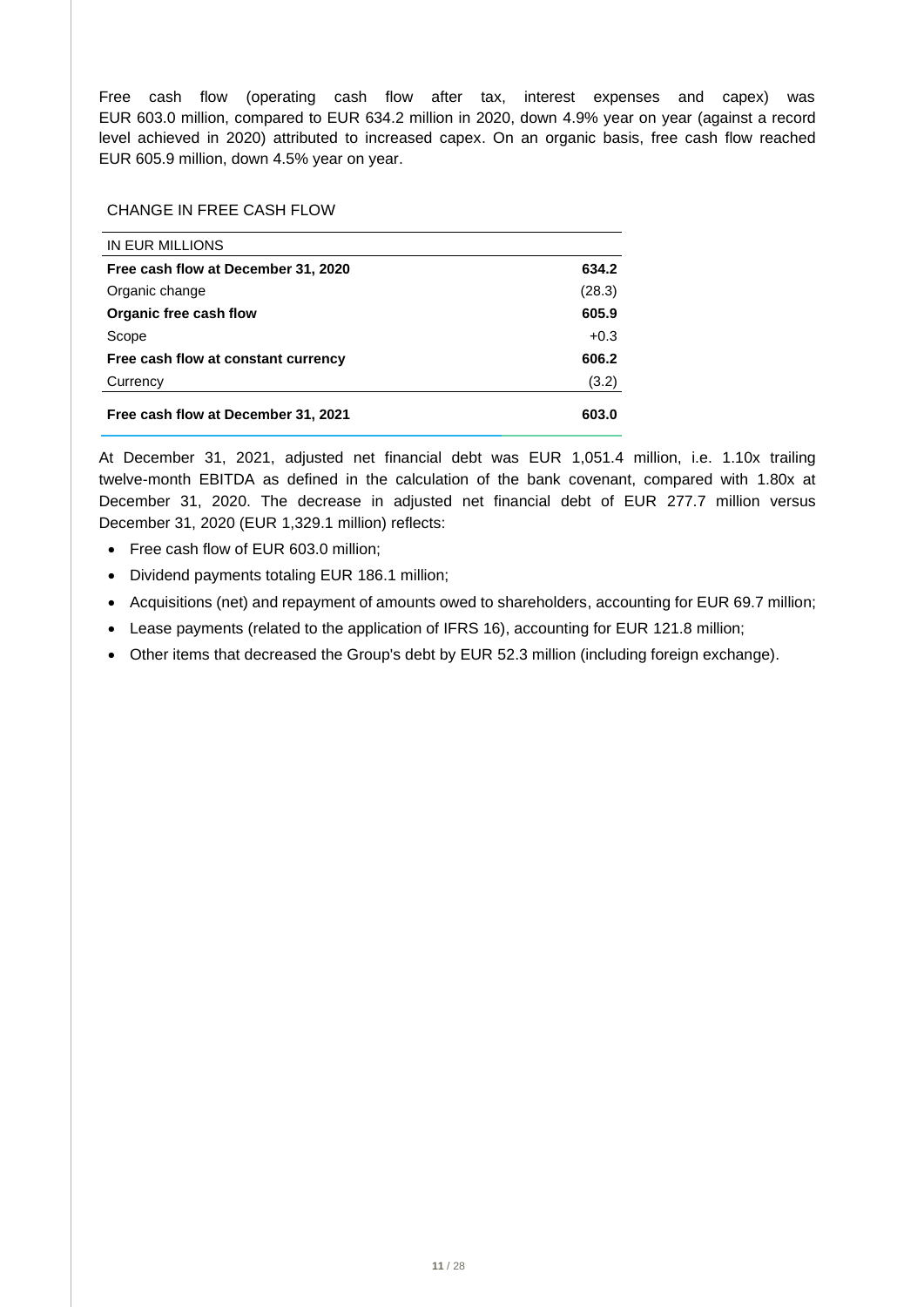# **2021 BUSINESS REVIEW**

# **MARINE & OFFSHORE**

| IN EUR MILLIONS           | 2021  | 2020  | <b>CHANGE</b> | ORGANIC   | <b>SCOPE CURRENCY</b> |
|---------------------------|-------|-------|---------------|-----------|-----------------------|
| Revenue                   | 375.2 | 366.7 | $+2.3%$       | $+3.3%$   | $(1.0) \%$            |
| Adjusted operating profit | 84.1  | 80.4  | $+4.6%$       |           |                       |
| Adjusted operating margin | 22.4% | 21.9% | +47bps        | $+82$ bps | (35)bps<br>-          |

The Marine & Offshore business delivered robust 3.3% organic revenue growth in 2021. In the fourth quarter, organic revenue was broadly stable (negative 0.1%), a reflection of challenging comparables. The full year organic performance results mainly from:

- A low single-digit decline in New Construction (40% of divisional revenue), reflecting the slowdown in the new order intake in the prior year (notably in Asia, considering the lead time), and against more challenging comparables;
- High single-digit growth in the Core In-service activity (45% of divisional revenue), which benefited from: i) occasional surveys aimed at improving energy efficiency; ii) a catch-up of postponed surveys in 2020; iii) the fleet's modest growth and a declining level of laid-up ships. The fleet classed by Bureau Veritas continued to grow in 2021 (up 0.7% on a yearly basis), led by all sectors. At year end, it comprised 11,531 ships, representing 137.9 million of Gross Register Tonnage (GRT);
- Low single-digit growth for Services (15% of divisional revenue, including Offshore), benefiting from the diversification of services. The Offshore business remained impacted by a lack of orders in the Oil & Gas market, although the oil price rebound triggered renewed activity for risk assessment services. The year 2021 was marked by a significant increase in investments in the wind energy sector for onshore and offshore wind turbines.

In 2021, the shipping market experienced a very sharp rebound, with a more than two-fold increase in worldwide new orders (in GRT) compared to 2020, driven by container ships and the energy market (gas essentially). Bureau Veritas new orders achieved 8.0 million gross tons in 2021, up 31.1% from 6.1 million gross tons in the prior-year period. The order book, which remains very diversified, stood at 16.3 million gross tons at the end of the year, up 15.3% year on year and compared to 14.1 million gross tons in 2020. The container ship and energy markets showed encouraging signs of recovery. In both sectors, the shipping lines and oil companies have chosen what is today the best transition technology: LNG propulsion. Bureau Veritas has therefore been able to leverage its leadership position in the LNG field by offering its class services for LNG carriers, LNG refueling tankers and ships using LNG as a fuel.

Adjusted operating margin for the year improved by 47 basis points to 22.4% compared to 2020. Organically, it rose by 82 basis points, led by operating leverage, cost containment and a positive mix.

#### **Sustainability achievements**

The Group continued to address the challenges of sustainability and the energy transition by providing rules and guidelines for the safety, risk and performance requirements for innovation in future fuels and propulsion systems. The Group helped its customers comply with environmental regulations, implement sustainable solutions on board, and measure progress in decarbonization.

In the last quarter of 2021, the Group delivered an Approval in Principle (AiP) to Zéphyr & Borée for its first open-top 1,800 TEU containership, demonstrating the feasibility of using wind-propelled wing-sails on this type of vessel. The vessel is equipped with shaft generators and a heat recovery system assisted by eight sails, that minimizes fuel consumption. Among emerging options, wind-assisted propulsion is considered a strong contender for achieving significant emissions reduction, using a free, clean and renewable energy source available worldwide.

The Group also delivered an Approval in Principle (AiP) to Hyundai Heavy Industries for its design and development of a floating offshore wind turbine foundation. This was designed to support a 10MW wind turbine with proven semi-submersible and mooring technology.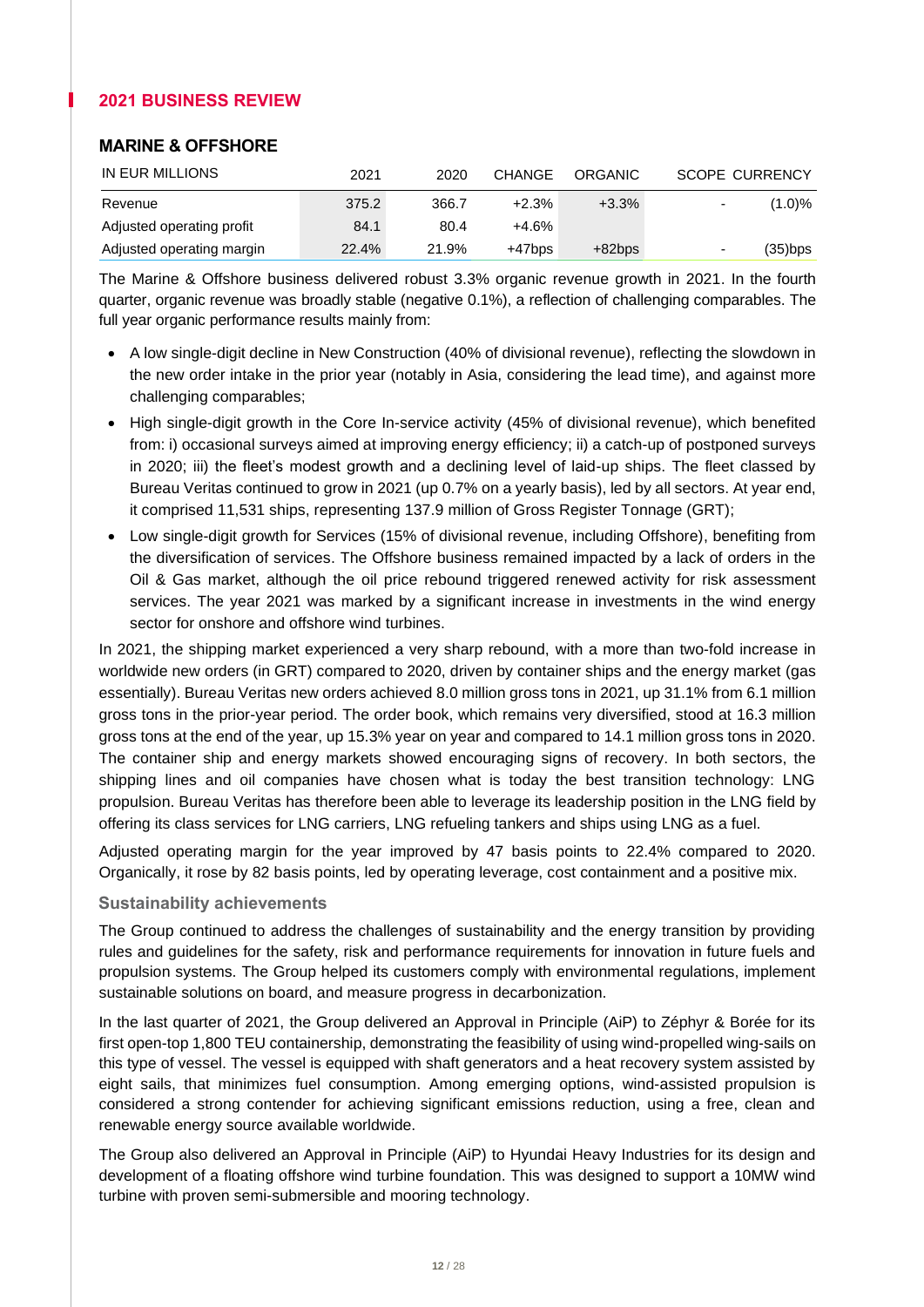# **AGRI-FOOD & COMMODITIES**

| IN EUR MILLIONS           | 2021    | 2020    | <b>CHANGE</b> | ORGANIC |        | <b>SCOPE CURRENCY</b> |
|---------------------------|---------|---------|---------------|---------|--------|-----------------------|
| Revenue                   | 1.065.2 | 1.029.6 | $+3.5%$       | $+4.6%$ | (0.2)% | (0.9)%                |
| Adjusted operating profit | 142.5   | 125.0   | $+14.0%$      |         |        |                       |
| Adjusted operating margin | 13.4%   | 12.1%   | $+124$ bps    | +124bps | +3bps  | $(3)$ bps             |

The Agri-Food & Commodities business achieved organic revenue growth of 4.6% in 2021, with strong trends for Metal & Minerals as well as for Government services. Q4 recorded 2.9% organic growth.

The **Oil & Petrochemicals** segment (O&P, 31% of divisional revenue) recorded a mid-single-digit organic decline (with some improvement noticeable in the last quarter, up 0.8%). The O&P Trade market continued to suffer from reduced testing volumes due to lower fuel consumption (notably for aviation fuel/gasoline), combined with intense price pressure. All regions were impacted apart from the Middle East and Africa (which benefited from new services). Throughout the year, the Group continued its diversification push towards more value-added segments, which will bring greater growth opportunities: they include submitted samples, Oil Condition Monitoring (OCM), fuel marking program, biofuels (made from animal oil for instance) or Liquified Natural Gas (LNG).

The **Metals & Minerals** segment (M&M, 32% of divisional revenue) delivered double-digit organic growth overall, across the entire value chain. Upstream (two-thirds of M&M) remained strong (up 17.5% organically), led by the Group key hubs (Australia, Canada, Latin America and Africa). It benefited from high levels of exploration and mine expansion activity, primarily driven by gold, copper, iron ore and other base metals. The Group continued to successfully develop its on-site labs business with key wins in all the main mining geographies (including a copper mine in Latin America, gold mine in Alaska and gold and copper mines in Australia). Besides this, the Group is seeing an increasing interest in a variety of metals such as lithium (for EV batteries) and minerals such as potash for fertilizer feedstocks. Trade activities recorded double-digit organic growth, led by strong demand for all M&M products as major economies recovered from the pandemic.

**Agri-Food** (23% of divisional revenue) achieved a low single-digit organic performance in the year with similar performances for Food and Agricultural products. The Agri Upstream business recorded strong growth benefiting from higher volumes for field and harvest monitoring in Brazil, although Q4 was impacted by poor corn and sugar crops. Conversely, the agricultural inspection activities suffered from reduced trading volumes in both Europe and Latin America (with Covid-19 and supply chain constraints). The Food business recorded robust growth thanks to the laboratories testing business in North America (new labs opening), the Middle East and Africa, while the inspections activities were impacted by the pandemic situation, notably in Asia Pacific. Moving forward, the Agri-Food growth drivers remain strong, driven by the population increase, the globalization of the food supply chain, more stringent regulations and rising consumer demand in terms of quality and product traceability. Consumers seek safe, healthy (preservative free), "planet friendly" (sustainable sourcing of raw material), and locally produced food.

**Government services** (14% of divisional revenue) recorded a high single-digit organic increase in the year (of which a mid-single-digit increase in the fourth quarter) led by most geographies. Strong growth was delivered in the African countries led by the ramp-up of VOC (Verification of Conformity) contracts in Democratic Republic of Congo, Morocco, Kenya, Zimbabwe, and Single Window contracts. A significant percentage of inspections was performed remotely during the year, and notably for VOC contracts in Africa.

The adjusted operating margin for the Agri-Food & Commodities business increased to 13.4%, up 124 basis points compared to last year. This was led by the topline recovery, a positive mix and cost actions.

#### **Sustainability achievements**

The Group is building transparency and promoting sustainability from farm to fork with its global, end-toend expertise covering inspection, audit & certification, and testing services. It is committed to supporting responsible use of natural resources and animal welfare, as well as ensuring the reliability of complex supply chains, enabling end consumers to make informed decisions. In the Oil & Petrochemicals segment, the Group is testing Bio-based carbon content on Renewable commodities through C14 methods in the Netherlands. The Dutch Emissions Authority require all companies producing, storing and trading biofuels in the Netherlands to validate the accuracy of biogenic contents in the biofuels.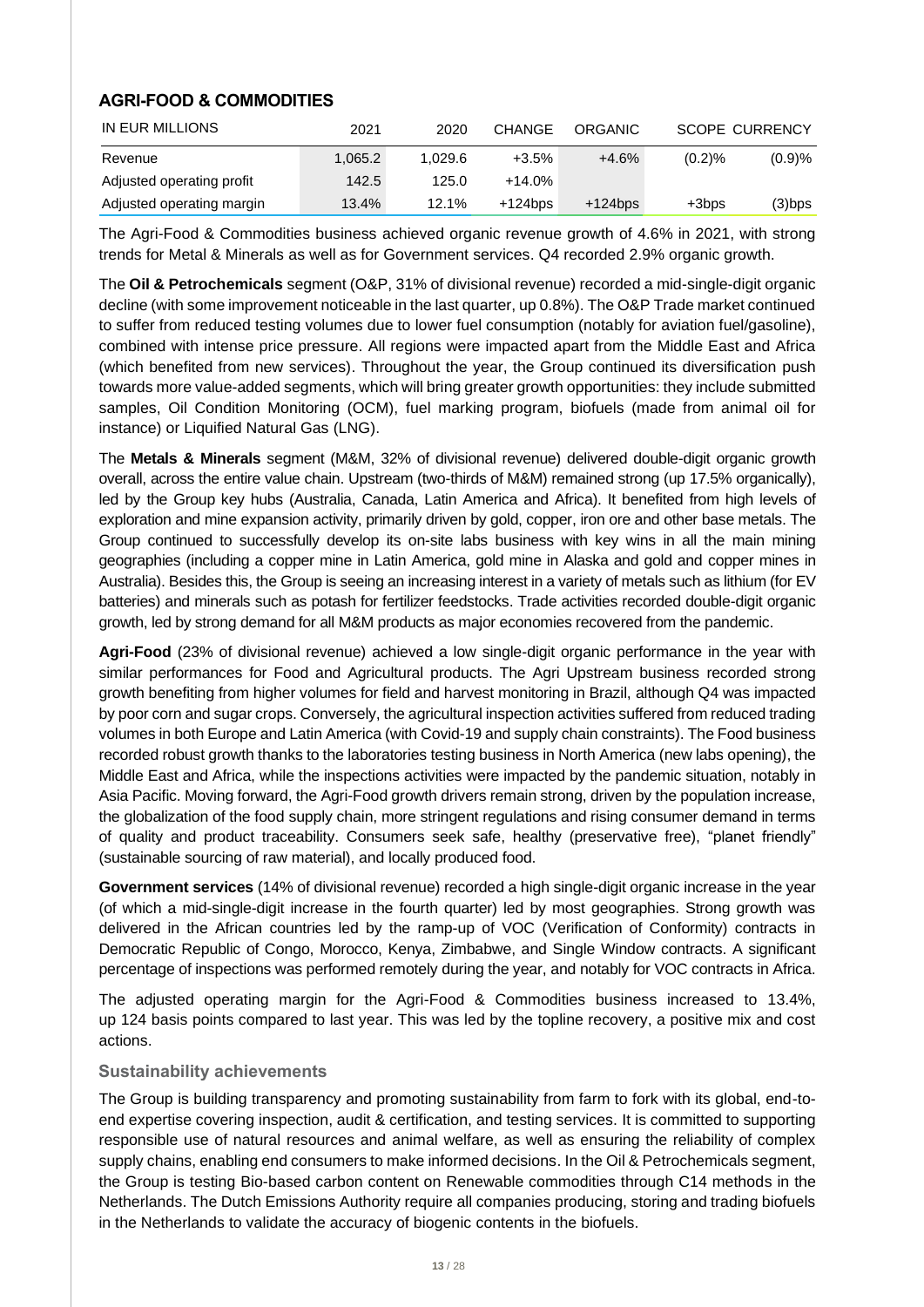# **INDUSTRY**

| IN EUR MILLIONS           | 2021    | 2020  | <b>CHANGE</b> | ORGANIC    |          | <b>SCOPE CURRENCY</b> |
|---------------------------|---------|-------|---------------|------------|----------|-----------------------|
| Revenue                   | 1.013.5 | 965.6 | $+5.0\%$      | $+7.5%$    | $+0.0\%$ | $(2.5)\%$             |
| Adjusted operating profit | 126.6   | 108.0 | $+17.2\%$     |            |          |                       |
| Adjusted operating margin | 12.5%   | 11.2% | $+130$ bps    | $+133$ bps | +8bps    | $(11)$ bps            |

Industry revenue increased by 7.5% organically in the full year (including 1.3% in Q4 due to comparables).

By geography, most regions delivered growth in the year, with Latin America leading the way (led by Peru and Argentina) alongside Asia (driven by China), the Middle East, Africa, Europe (fueled by France and Southern European countries) and Canada.

By market, Power & Utilities (14% of divisional revenue) remained the key driver of growth for the portfolio with a double-digit organic performance achieved in 2021. Latin America continued to benefit from a combination of ramp-up of contract wins with various Power Distribution clients, volume increases on existing contracts and new targeted opportunities (such as power field services to utilities). The sales pipeline remains very promising. In Europe, growth was primarily fueled by France (with good trends for nuclear power plants) and Spain (power generation), and in the Middle East through several capex projects.

The energy transition is gaining momentum and most economies across the globe have now set net-zero emission targets for their countries. The Group sees significant opportunities in renewable power generation but also for power grids, as well as e-mobility and Power-to-X technologies to build a low-carbon transport sector. Throughout 2021, significant progress has been made in the build-up of the global renewables platform, both through organic investment and M&A, thanks to the acquisition of Bradley Construction Management in the US. In offshore wind, new licenses to operate (LTOs) have been obtained to strengthen the Group's position in project certification.

In Oil & Gas (29% of divisional revenue), the activity improved, benefiting from the restart of many projects which were put on hold and from favorable comparables. Opex-related activities (representing two-thirds of the Oil & Gas business) delivered double-digit organic growth as activity levels have resumed since restrictions have been lifted. Growth was particularly strong in Latin America, in the Middle East and in Africa. Key Oil & Gas actors are commencing their transition to a low-carbon strategy by reducing emissions and changing the energy mix, notably through gas-as-transition fuel and alternative fuels. This translates as a shift in the Group's backlog of Capex projects towards Gas and LNG. During the year, the growth was supported by gas projects in Eastern countries, Latin America (led by Brazil and Argentina) and the Middle East (led by the United Arab Emirates). As of today, the share of Oil & Gas in Group revenue has been significantly reduced to 6%, of which 2% is Capex-related.

Adjusted operating margin for the year was 12.5%, up 130 basis points from 11.2% in 2020. It is attributable to the revenue increase, cost actions and a positive business mix.

#### **Sustainability achievements**

In 2021, the Group made progress in the development of carbon neutrality services. As an example, it helped Anddes, a provider of services to the mining industry in Latin America, to reduce its carbon footprint through the implementation of green processes for its industrial assets.

Bureau Veritas was also selected to undertake many renewables projects across several geographies. This includes the certification for the Moray West offshore windfarm in Scotland, in which the Group will be providing independent verification and delivery of full project certification including design review, manufacturing surveillance, transport and installation surveillance, and commissioning surveillance.

Lastly, *Supply-R* was successfully implemented during the year with several major global clients across different markets. This solution, which was launched as a pilot in 2020, has been designed to meet companies' new challenges relating to supplier network reliability and ensuring business continuity in all circumstances.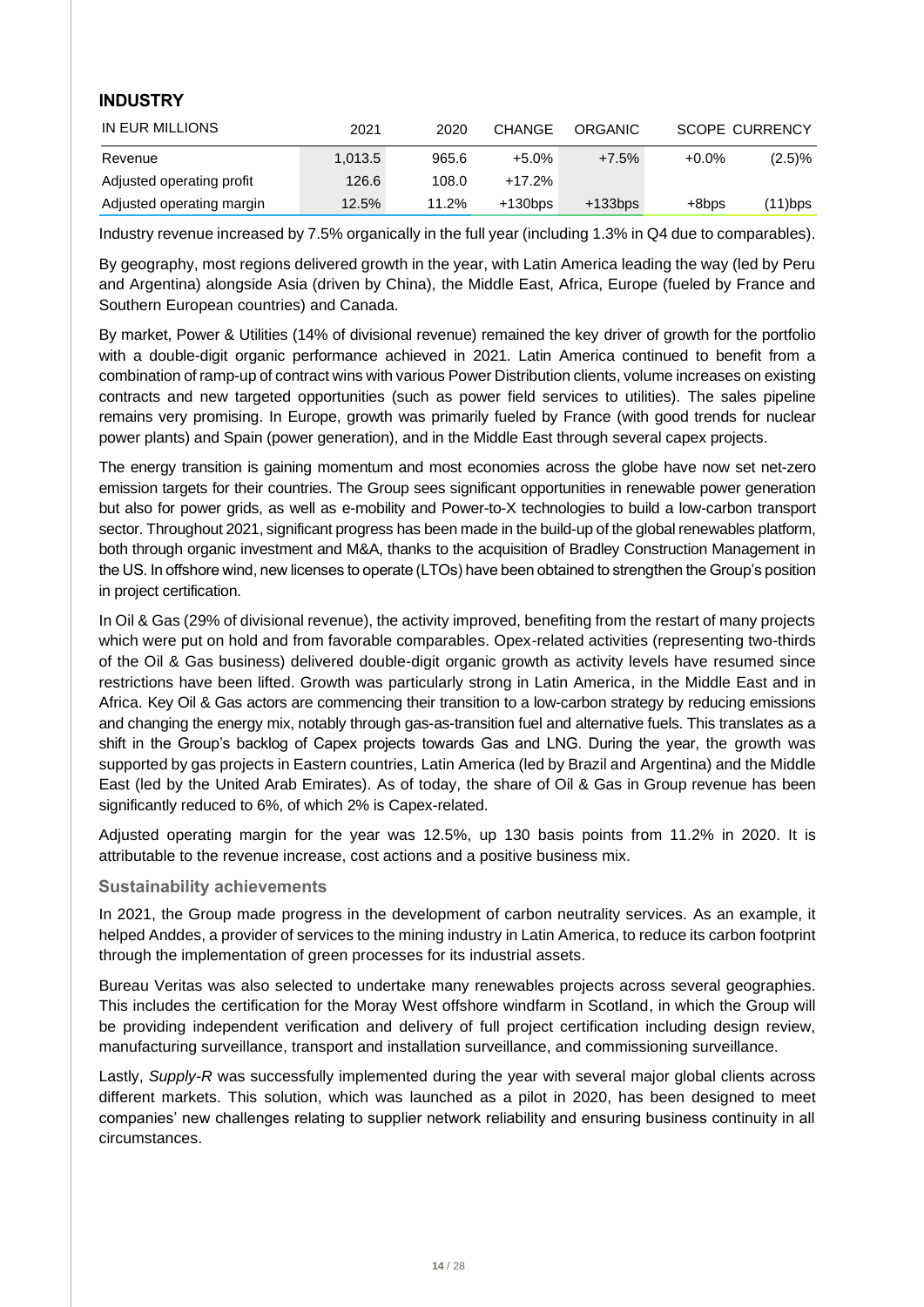# **BUILDINGS & INFRASTRUCTURE**

| IN EUR MILLIONS           | 2021    | 2020    | <b>CHANGE</b> | ORGANIC    |        | <b>SCOPE CURRENCY</b> |
|---------------------------|---------|---------|---------------|------------|--------|-----------------------|
| Revenue                   | 1.458.4 | 1.314.1 | $+11.0%$      | $+11.8%$   | (0.2)% | $(0.6)$ %             |
| Adjusted operating profit | 208.7   | 144.7   | $+44.2%$      |            |        |                       |
| Adjusted operating margin | 14.3%   | 11.0%   | $+330$ bps    | $+331$ bps | +6bps  | '7)bps                |

Buildings & Infrastructure (B&I) revenue saw a double-digit organic increase (up 11.8%) in 2021, fueled by all regions and notably the Americas. In the fourth quarter, revenue grew 2.5% on an organic basis.

Double-digit organic revenue growth was achieved in Construction-related activities (Capex; 52% of divisional revenue) and high single-digit growth in Buildings In-service activities (48% of divisional revenue).

The Americas region (20% of divisional revenue) experienced very strong double-digit growth thanks to a stellar performance in the United States (up 35.3% organically), a combination of improving market conditions, strong commercial development and favorable comparables. A strong dynamic was maintained throughout the year for data center commissioning services to support the increase in remote workforces. Large project management assistance for Opex-related services across all sectors also greatly contributed to the performance. In Latin America, the activity benefited from the strong recovery of Brazil (up 45.2%) thanks to solid commercial development alongside strong trends in both Argentina and Colombia.

In Asia Pacific (22% of divisional revenue), the Group recorded a high single-digit organic growth increase primarily led by the recovery of the Chinese operations (up 10.6% organically including a 7.2% increase in the fourth quarter) which benefited from the restart of large infrastructure projects in the field of energy and transportation. The Group has a limited exposure to the real estate/residential market. Looking forward, Bureau Veritas expects to continue benefiting from the Chinese government's support to the domestic economy through long-term infrastructure spending. Elsewhere, Australia reported double-digit growth led by the rollout of several contracts. Japan improved towards the year end thanks to a catch-up of regulatorydriven activities and code compliance services as travel restrictions were gradually lifted.

Europe (55% of divisional revenue) delivered mid-single-digit organic revenue growth, primarily led by Southern Europe (Spain and Italy being both in the double-digits) and by the UK thanks to large contract wins. France (44% of divisional revenue) grew 3.8% organically fueled by the Opex-related activities (around three quarters of the French business), a reflection of staff increases and some catch-up in regulatory-driven inspections after a weak 2020 affected by the lockdowns. The momentum in energy efficiency program services remained strong and contributed to the growth. Capex-related work slightly rebounded in a stabilizing new build market. The sales pipeline related to the Green Deal in France as well as the upcoming Olympic Games continued to grow with opportunities mainly focused on energy efficiency.

Lastly, in the Middle East & Africa region (3% of divisional revenue), the Group achieved very strong growth led by Saudi Arabia, and by the United Arab Emirates (UAE) with an acceleration in the fourth quarter, benefiting from the development of numerous projects as oil prices rebounded.

New mobility, in particular electrical vehicles, continued to provide new growth opportunities in 2021. Numerous tenders are ongoing, and the Group was awarded multiple technical control and station product conformity contracts in many countries (with the US leading the way).

Adjusted operating margin for the year jumped by 330 basis points to 14.3% from 11.0% in 2020. This was due to strong operational leverage, fueled by the growth recovery.

#### **Sustainability achievements**

For many years, the Group has been developing services related to the sustainability of buildings and infrastructure and is currently strongly increasing its focus in this domain. The demand of owners/concessionaires of buildings and infrastructure for energy efficiency and carbon footprint monitoring continues to increase worldwide. In 2021, Bureau Veritas launched a full package of services advancing decarbonization solutions to support asset managers to achieve their Net Zero commitments. For instance, the Group helped the Midea Group, China's largest home appliances brand, to commit to its environmental protection and carbon neutrality goals by delivering a building energy efficiency verification across its facilities.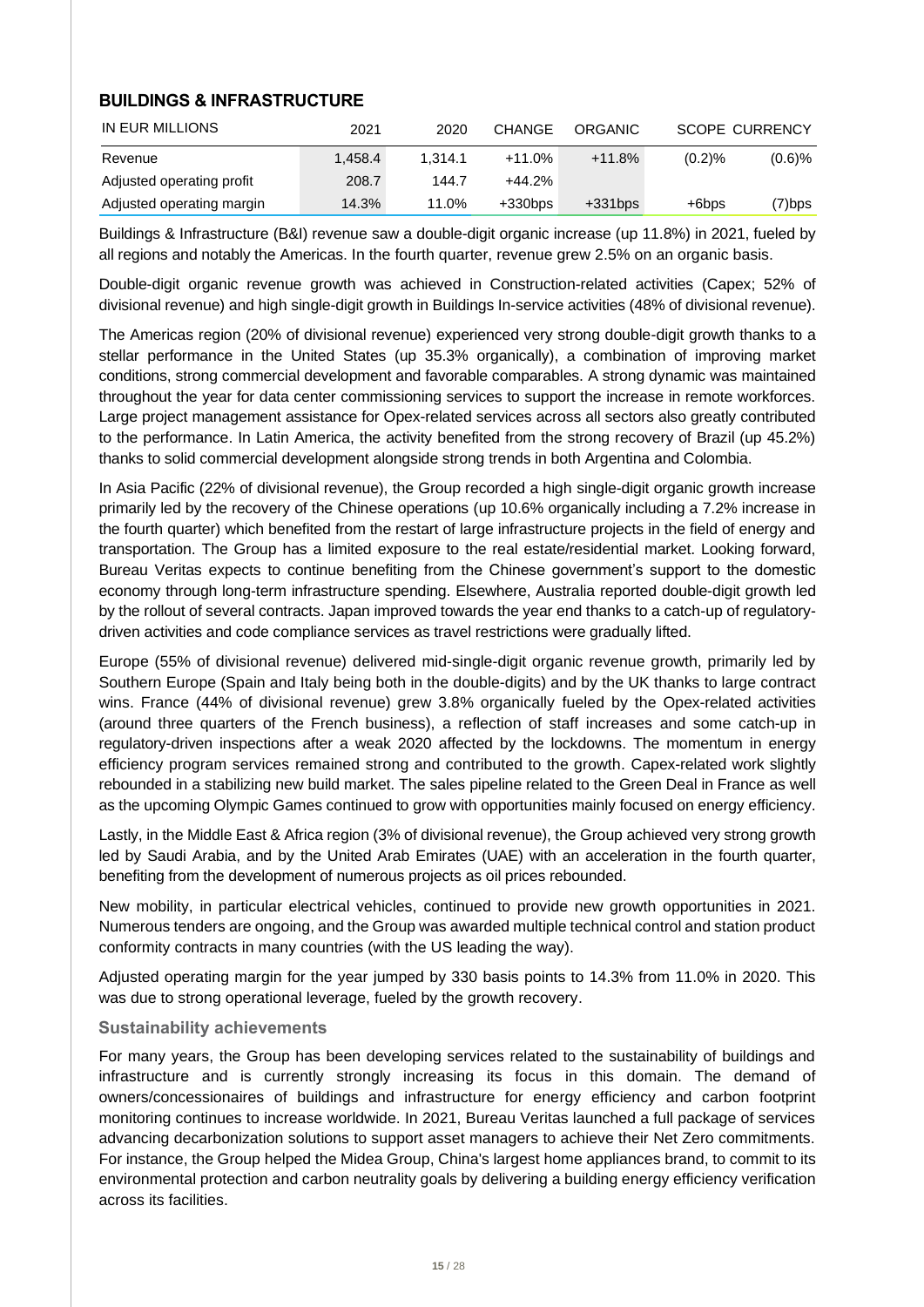# **CERTIFICATION**

| IN EUR MILLIONS           | 2021  | 2020  | CHANGE     | <b>ORGANIC</b> |            | SCOPE CURRENCY |
|---------------------------|-------|-------|------------|----------------|------------|----------------|
| Revenue                   | 398.2 | 339.6 | $+17.3%$   | $+15.4%$       | $+3.3\%$   | (1.4)%         |
| Adjusted operating profit | 75.5  | 53.7  | +40.6%     |                |            |                |
| Adjusted operating margin | 19.0% | 15.8% | $+315$ bps | $+362$ bps     | $(31)$ bps | $(16)$ bps     |

Certification activity recorded strong 15.4% growth on an organic basis (with a 3.6% decline in Q4 against very tough comparables). This was fueled by i) a catch-up of 2020 postponed audits in H1; ii) the effect related to a year of recertification for several schemes; and iii) strong trends in Sustainability-driven solutions.

All geographies achieved double-digit organic growth. The Americas, Africa and the Middle East performed above the divisional average (led notably by stellar growth in Latin America) with European growth led by France, Germany and the UK and growth in Asia by China and India.

In 2021, the Group was able to recover part of the activity that was cancelled in 2020 and maintain a high activity level despite the lockdown measures and travel restrictions experienced in many countries. Thanks to the implementation of remote audits and virtual training, Bureau Veritas was able to deliver many audits and training sessions that would have been cancelled in 2021 during the successive waves of the Covid-19 pandemic. Leveraging the technologies, processes and experience developed in 2020, remote audits represented on average 18% of the audit man-days delivered during the year.

During the year, the activity benefited from the renewal of the certificates which were issued in 2018 as part of the transition to new standards for Quality (ISO 9001:2015), Environment (ISO 14001:2015) and Transportation (Automotive, Aerospace and Railways). The migration of OHSAS 18001 certificates to the new ISO 45001 standard for Health & Safety and the transition to new standards in Food (ISO 22000:2018), Energy (ISO 50001:2018) and Information Services Management (ISO 20000:2018) also contributed to the performance.

Within the Group's portfolio, the best performers were Transportation (led by the IATF standards in Automotive) and Customized Audits on the supplier audit side. Training services also recovered as they benefited from the economic rebound and the possibility of rescheduling face-to-face training sessions. Digitalization has been stepped up in the field of training, with the Group now offering several VCR (virtual classroom), e-learning and hybrid skills-building training programs.

Sustainability-related solutions continued to gain momentum throughout the year. They help companies verify their energy efficiency, carbon and environmental footprint, Greenhouse gas emissions, social responsibility commitments and sustainability reports. Bureau Veritas Sustainability services grew by 15.0%, led by a stellar performance for Greenhouse gas emissions verification services related to Carbon footprint assessments, Offsetting & removals projects and Neutrality or net zero goals. The growth was also driven by Corporate Responsibility and Sustainability Certification services.

In CSR, Bureau Veritas continued to invest in social audits (SA 8000), and the Group has reinforced its services for green finance and leveraged its Enterprise Risk Management services to cover Environmental, Social and Governance assessments for investors, and thereby foster and seize the growing opportunity for the certification of responsible investments.

New product development continued to support the division's growth (being up double-digit organically during the year) and addressed overall rising client demand for brand protection and traceability all along the supply chain. This was primarily led by Enterprise Risk, Business Continuity, Cybersecurity and IT management systems solutions.

Adjusted operating margin for the year returned to a very healthy 19.0%, compared to 15.8% in the prior year. This reflects a 315-basis point increase (up 362 basis points organically) led by strong operational leverage, a positive mix effect and the benefit of remote audits.

#### **Sustainability achievements**

In December 2021, Bureau Veritas Certification launched Clarity, the first Management solution to help companies manage their ESG strategy, measure its performance and track its implementation. With Clarity, the Group enables companies to bring transparency and credibility to their ESG commitments and put their sustainability strategy in motion. Since the launch, the Group has seen strong traction for this offering.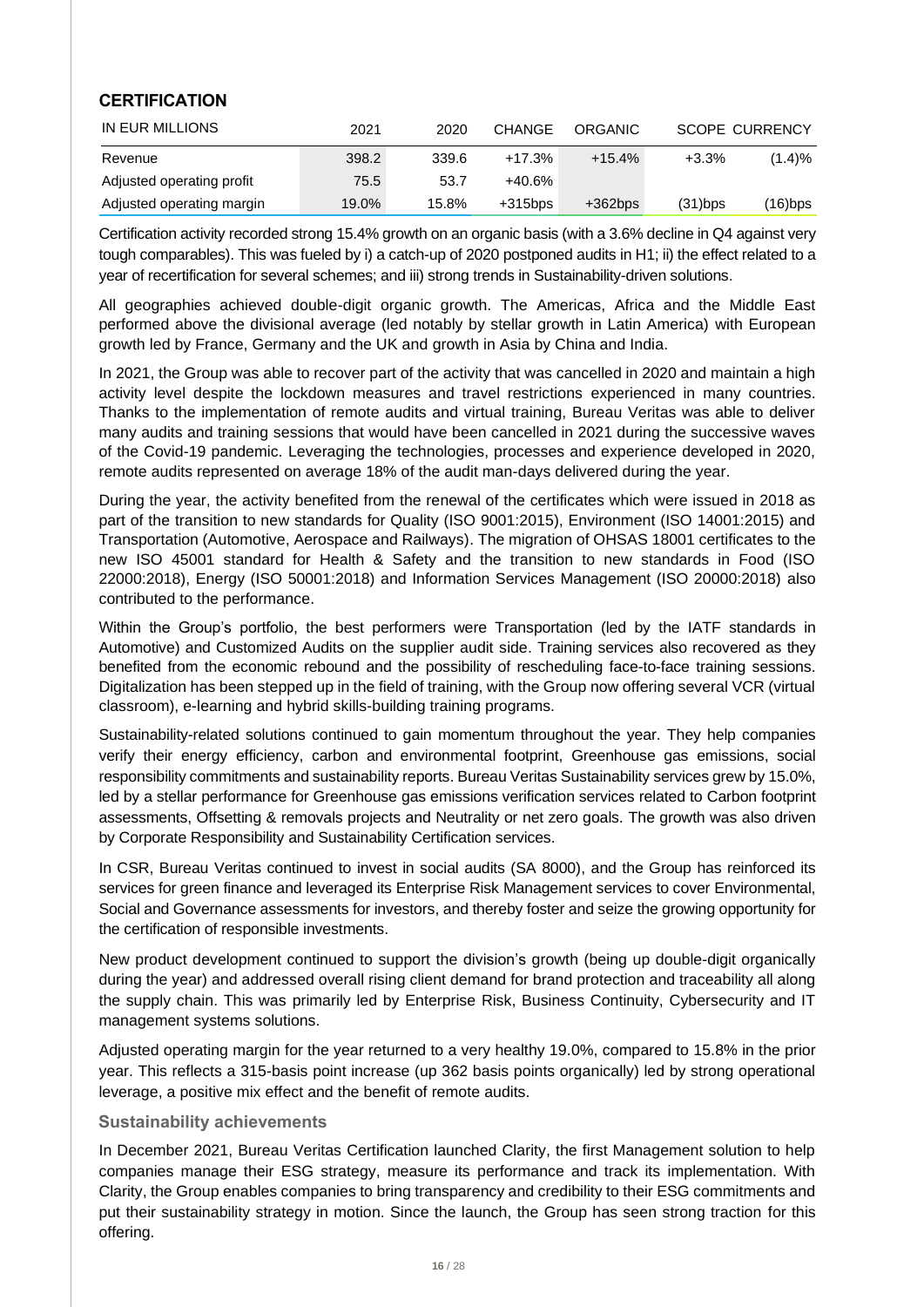# **CONSUMER PRODUCTS**

| IN EUR MILLIONS           | 2021  | 2020  | <b>CHANGE</b> | ORGANIC    |          | <b>SCOPE CURRENCY</b> |
|---------------------------|-------|-------|---------------|------------|----------|-----------------------|
| Revenue                   | 670.6 | 585.4 | $+14.6%$      | $+15.7\%$  | $+0.1\%$ | (1.2)%                |
| Adjusted operating profit | 164.4 | 103.2 | +59.3%        |            |          |                       |
| Adjusted operating margin | 24.5% | 17.6% | $+689$ bps    | $+679$ bps | (1)bp    | $+11$ bps             |

Consumer Products was the best performing business within the Group's portfolio in 2021 with organic growth of 15.7%, primarily led by a large pick-up of activity in Asia (China in particular), across all product categories. Testing activities rebounded the most (up 22.8%). In the last quarter, revenue increased by 9.5% on an organic basis.

By geography, the growth in Asia strongly outperformed (primarily led by China and also South East Asian countries) whereas activity levels grew at a lesser pace elsewhere (Europe, Latin America and North America). Two countries strongly benefited from the diversification strategy implemented by the Group, namely Mexico (domestic driven) and Turkey (export led), which both grew high double-digit organically.

**Softlines** (35% of divisional revenue) performed better than the divisional average in the year (including a strong fourth quarter), led by a stellar performance in both Asia and North America as some product launches resumed after a weak year in 2020. Growth was fueled by a strong recovery in China, notably in the last quarter. Strong momentum was maintained in South East Asia (Vietnam, Indonesia, Bangladesh, India and Sri Lanka essentially) despite some disruption caused by the lockdown measures during part of the year. These countries continued to benefit from a structural sourcing shift out of China although reversing trends were noticed in the last quarter to tackle the Covid-related disruption in South East Asia. In 2021, the Group acquired a Chinese softlines testing business focusing on domestic brands and e-shops to strengthen its exposure in the domestic Chinese market.

**Hardlines** (31% of divisional revenue) performed in line with the divisional average led by all product categories, and notably small appliances and do-it-yourself products. Toys rebounded driven by China and large key accounts. Cosmetics, Health & Beauty grew strongly in Asia while luxury products continued to be led by Italy. Inspection and Audit services grew below the average, still benefiting from strong demand for Social & CSR audits although they were affected by Covid-19 related shutdowns.

Lastly, **Technology<sup>17</sup>** (including Electrical & Electronics, 34% of divisional revenue) performed below the divisional average, with a high single-digit organic performance in both Wireless Testing (wireless technologies/Internet of Things (IoT) products) and in Automotive (reliability testing and homologation services). The growth was primarily fueled by Asia, including China, South Korea and Taiwan. Conversely, the US suffered from staffing issues and Europe (including Germany) from contract terminations.

In Asia, the momentum experienced on 5G-related products/infrastructure remained strong and the Group further invested in its test platforms (Taiwan, South Korea and China in particular) to take full advantage of this development opportunity. The Chinese domestic market is being addressed with many projects underway including the start of operation of a wireless testing lab during the year.

Adjusted operating margin for the year strongly increased to 24.5% (up 689 basis points, of which 679 basis points organically), attributable to the effect of a high revenue increase, favorable mix effects (business and geography) and the benefit of several cost reduction actions from the prior year.

#### **Sustainability achievements**

In 2021, Bureau Veritas supported its clients by offering product life cycle analyses and eco-design. To this end, the Group issues the "Footprint Progress©" certification label to distinguish eco-designed products. Amongst its clients, Walmart launched ECO Records, an automated platform that focuses on more sustainable claims. The platform will provide a centralized location to accelerate the more sustainable claim submission and review process. The document review for this eco claim will be performed by Bureau Veritas. As far as Sustainable Chemical Management is concerned, H&M has expanded its environmental chemical management beyond apparel products. It included Bureau Veritas BVE3, an online environmental emissions evaluator, in accessories and footwear in the first half. The tool helps the brand to reduce the apparel and footwear industry's hazardous chemical footprint.

<sup>17</sup> Technology segment comprises Electrical & Electronics, Wireless testing activities and Automotive connectivity testing activities.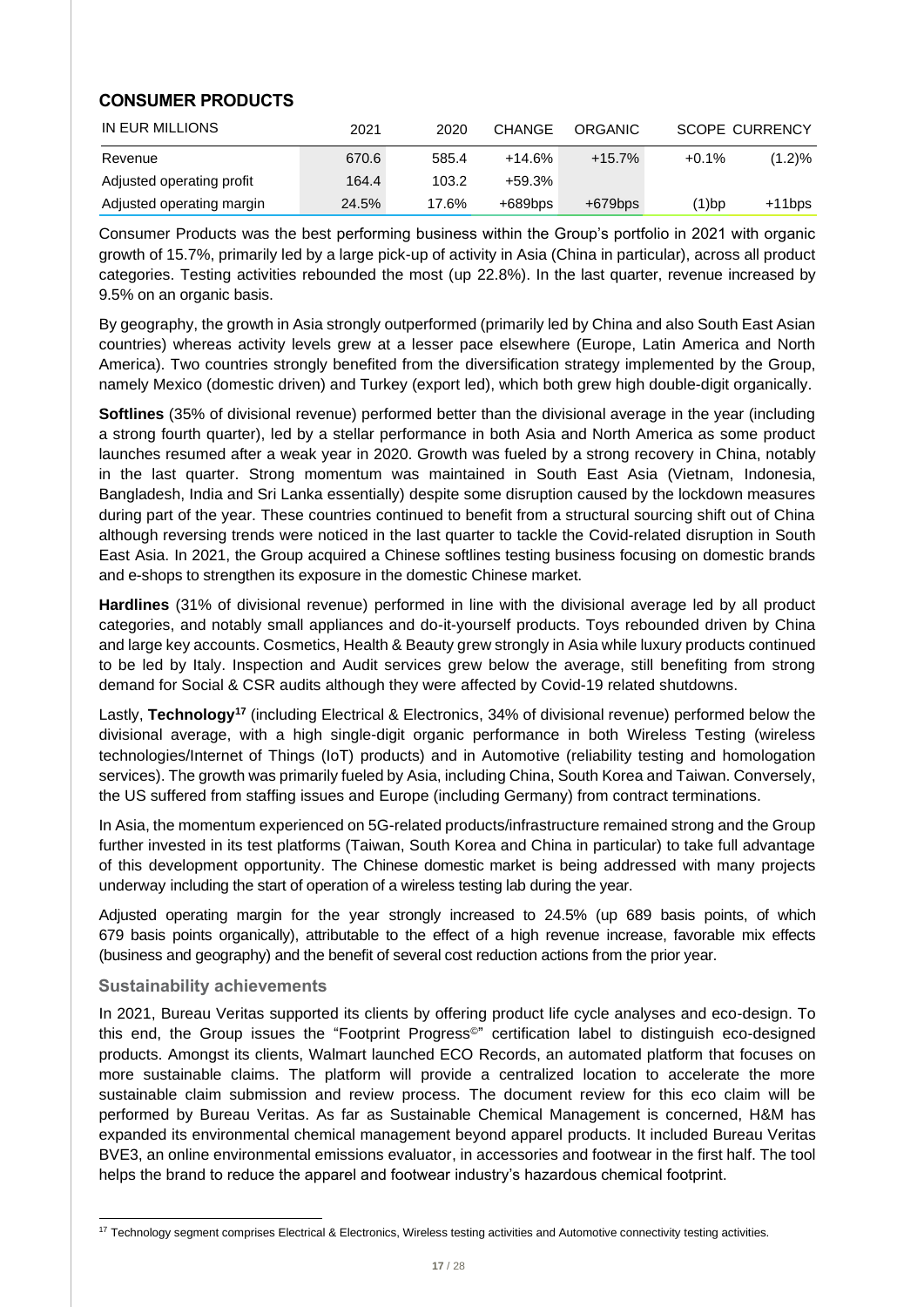# **PRESENTATION**

- Full year 2021 results will be presented on Thursday, February 24, 2022, at 3:00 p.m. (Paris time)
- A video conference will be webcast live. Please connect to: [Link to the video conference](https://channel.royalcast.com/bureauveritas/#!/bureauveritas/20220224_1)
- The presentation slides will be available on: [https://group.bureauveritas.com](https://group.bureauveritas.com/investors/financial-information/financial-results)
- All supporting documents will be available on the website
- Live dial-in numbers:
	- France: +33 (0)1 70 37 71 66
	- UK: +44 (0)33 0551 0200
	- US: +1 212 999 6659
	- International: +44 (0)33 0551 0200
	- Password: Bureau Veritas

### **2022 FINANCIAL CALENDAR**

- Q1 2022 revenue: April 21, 2022
- Annual General Meeting: June 24, 2022
- H1 2022 Results: July 28, 2022

#### **About Bureau Veritas**

Bureau Veritas is a world leader in laboratory testing, inspection and certification services. Created in 1828, the Group has close to 80,000 employees located in nearly 1,600 offices and laboratories around the globe. Bureau Veritas helps its 400,000 clients improve their performance by offering services and innovative solutions in order to ensure that their assets, products, infrastructure and processes meet standards and regulations in terms of quality, health and safety, environmental protection and social responsibility.

Bureau Veritas is listed on Euronext Paris and belongs to the CAC 40 ESG, CAC Next 20 and SBF 120 indices. Compartment A, ISIN code FR 0006174348, stock symbol: BVI.

For more information, visit [www.bureauveritas.com,](https://group.bureauveritas.com/) and follow us on [Twitter](https://twitter.com/bureauveritas) (@bureauveritas) and [LinkedIn.](https://www.linkedin.com/company/bureau-veritas-group/)

Our information is certified with blockchain technology. Check that this press release is genuine a[t www.wiztrust.com.](http://www.wiztrust.com/)

#### **ANALYST/INVESTOR CONTACTS MEDIA CONTACTS**

**Laurent Brunelle Caroline Ponsi Khider** +33 (0)1 55 24 76 09 +33 (0)7 52 60 89 78

**Florent Chaix DGM Conseil** +33 (0)1 55 24 77 80 +33 (0)1 40 70 11 89

caroline.ponsi-khider@bureauveritas.com

florent.chaix@bureauveritas.com entitled thomasdeclimens@dgm-conseil.fr quentin.hua@dgm-conseil.fr

This press release (including the appendices) contains forward-looking statements, which are based on current plans and forecasts of Bureau Veritas' management. Such forward-looking statements are by their nature subject to a number of important risk and uncertainty factors such as those described in the Universal Registration Document ("*Document d'enregistrement universel*") filed by Bureau Veritas with the French Financial Markets Authority ("AMF") that could cause actual results to differ from the plans, objectives and expectations expressed in such forward-looking statements. These forward-looking statements speak only as of the date on which they are made, and Bureau Veritas undertakes no obligation to update or revise any of them, whether as a result of new information, future events or otherwise, according to applicable regulations.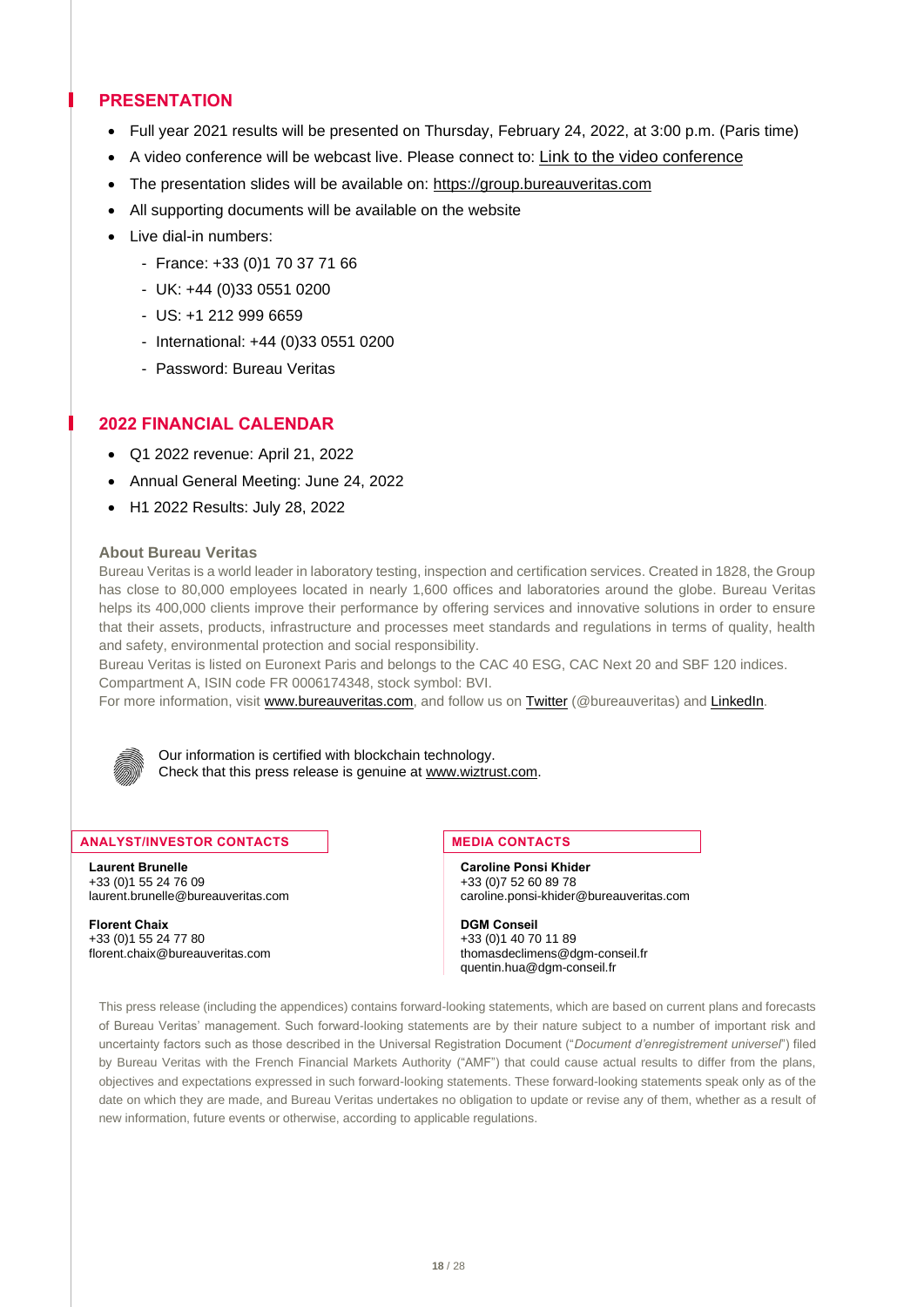# **APPENDIX 1: Q4 AND FULL YEAR 2021 REVENUE BY BUSINESS**

| IN EUR MILLIONS                | $Q4$ / FY<br>2021 | $Q4$ / FY<br>2020 | <b>CHANGE</b> | <b>ORGANIC</b> |         | SCOPE CURRENCY |
|--------------------------------|-------------------|-------------------|---------------|----------------|---------|----------------|
| Marine & Offshore              | 93.7              | 92.4              | $+1.4%$       | (0.1)%         |         | $+1.5%$        |
| Agri-Food & Commodities        | 274.1             | 260.0             | $+5.4%$       | $+2.9%$        | (0.6)%  | $+3.1%$        |
| Industry                       | 267.2             | 256.9             | $+4.0%$       | $+1.3%$        | $+1.1%$ | $+1.6%$        |
| Buildings & Infrastructure     | 392.2             | 375.1             | $+4.6%$       | $+2.5%$        |         | $+2.1%$        |
| Certification                  | 109.3             | 109.1             | $+0.2%$       | (3.6)%         | $+3.1%$ | $+0.7%$        |
| <b>Consumer Products</b>       | 180.5             | 158.7             | +13.7%        | $+9.5%$        | $+0.2%$ | $+4.0%$        |
| <b>Total Q4 revenue</b>        | 1,317.0           | 1,252.2           | $+5.2%$       | $+2.5%$        | $+0.4%$ | $+2.3%$        |
| Marine & Offshore              | 375.2             | 366.7             | $+2.3%$       | $+3.3%$        |         | (1.0)%         |
| Agri-Food & Commodities        | 1,065.2           | 1,029.6           | $+3.5%$       | $+4.6%$        | (0.2)%  | (0.9)%         |
| Industry                       | 1,013.5           | 965.6             | $+5.0%$       | $+7.5%$        |         | (2.5)%         |
| Buildings & Infrastructure     | 1,458.4           | 1,314.1           | $+11.0%$      | $+11.8%$       | (0.2)%  | $(0.6)$ %      |
| Certification                  | 398.2             | 339.6             | +17.3%        | $+15.4%$       | $+3.3%$ | (1.4)%         |
| <b>Consumer Products</b>       | 670.6             | 585.4             | +14.6%        | $+15.7%$       | $+0.1%$ | $(1.2)\%$      |
| <b>Total Full Year revenue</b> | 4,981.1           | 4,601.0           | $+8.3%$       | $+9.4%$        | $+0.1%$ | (1.2)%         |

# **APPENDIX 2: 2021 REVENUE BY QUARTER**

|                            | 2021 REVENUE BY QUARTER |         |         |         |  |
|----------------------------|-------------------------|---------|---------|---------|--|
| IN EUR MILLIONS            | Q1                      | Q2      | Q3      | Q4      |  |
| Marine & Offshore          | 94.1                    | 95.1    | 92.3    | 93.7    |  |
| Agri-Food & Commodities    | 249.2                   | 268.8   | 273.1   | 274.1   |  |
| Industry                   | 232.5                   | 254.7   | 259.1   | 267.2   |  |
| Buildings & Infrastructure | 347.2                   | 362.0   | 357.0   | 392.2   |  |
| Certification              | 91.9                    | 104.6   | 92.4    | 109.3   |  |
| <b>Consumer Products</b>   | 139.8                   | 178.5   | 171.8   | 180.5   |  |
| <b>Total revenue</b>       | 1,154.7                 | 1,263.7 | 1,245.7 | 1,317.0 |  |

# **APPENDIX 3: ADJUSTED OPERATING PROFIT AND MARGIN BY BUSINESS**

|                            |       | ADJUSTED OPERATING PROFIT |               |       | ADJUSTED OPERATING MARGIN |                   |
|----------------------------|-------|---------------------------|---------------|-------|---------------------------|-------------------|
|                            |       |                           | <b>CHANGE</b> |       |                           | <b>CHANGE</b>     |
| IN EUR MILLIONS            | 2021  | 2020                      | $(\% )$       | 2021  | 2020                      | (BASIS<br>POINTS) |
| Marine & Offshore          | 84.1  | 80.4                      | $+4.6%$       | 22.4% | 21.9%                     | $+47$             |
| Agri-Food & Commodities    | 142.5 | 125.0                     | $+14.0%$      | 13.4% | 12.1%                     | $+124$            |
| Industry                   | 126.6 | 108.0                     | $+17.2%$      | 12.5% | 11.2%                     | $+130$            |
| Buildings & Infrastructure | 208.7 | 144.7                     | $+44.2%$      | 14.3% | 11.0%                     | $+330$            |
| Certification              | 75.5  | 53.7                      | $+40.6%$      | 19.0% | 15.8%                     | $+315$            |
| <b>Consumer Products</b>   | 164.4 | 103.2                     | $+59.3%$      | 24.5% | 17.6%                     | $+689$            |
| <b>Total Group</b>         | 801.8 | 615.0                     | $+30.4%$      | 16.1% | 13.4%                     | $+273$            |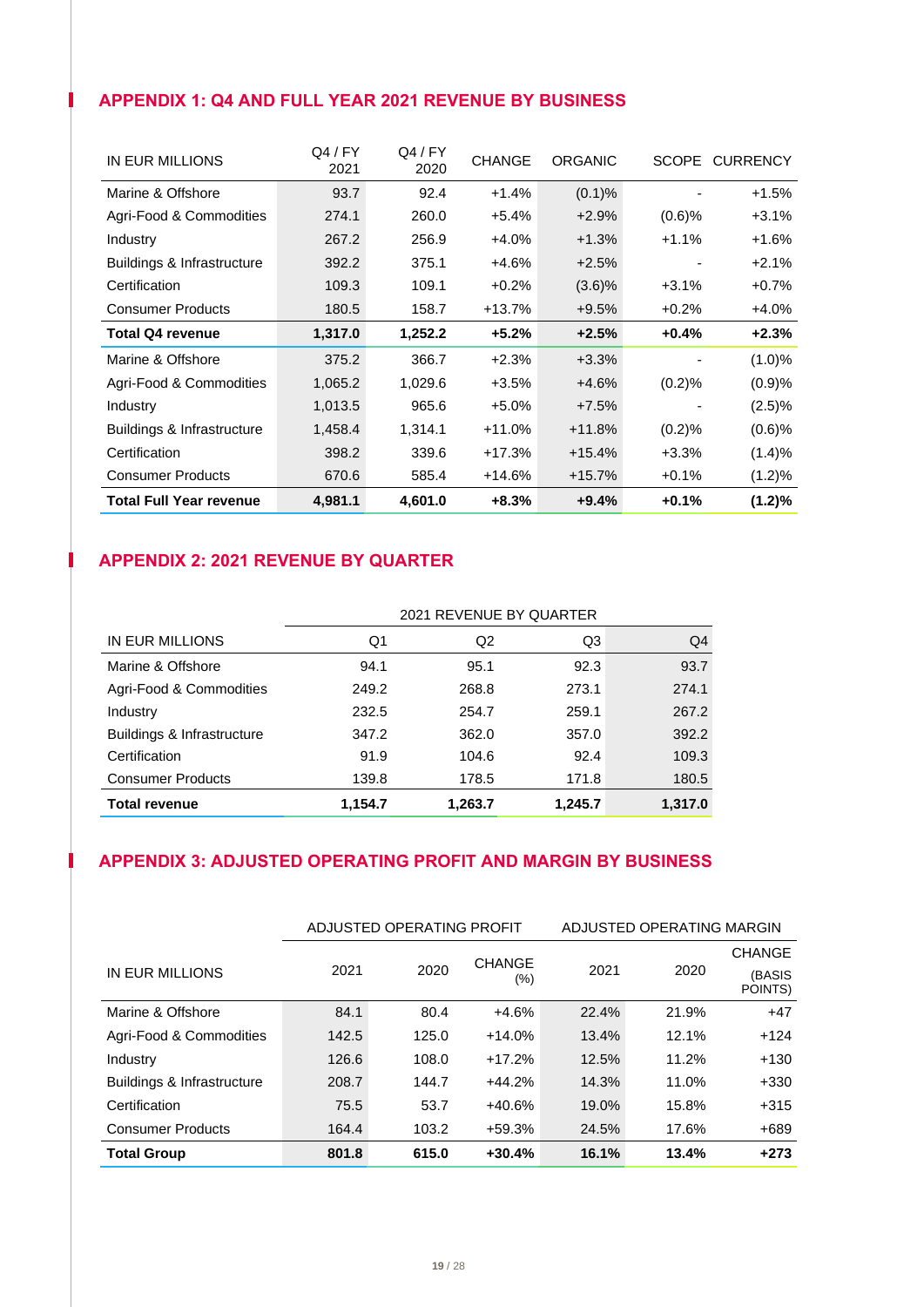# **APPENDIX 4: EXTRACTS FROM THE FULL YEAR CONSOLIDATED FINANCIAL STATEMENTS**

Extracts from the full year consolidated financial statements audited and approved on February 23, 2022 by the Board of Directors. The audit procedures for the full year accounts have been undertaken and the Statutory Auditors' report has been published.

CONSOLIDATED INCOME SATEMENT

| IN EUR MILLIONS                                                         | 2021      | 2020      |
|-------------------------------------------------------------------------|-----------|-----------|
| <b>Revenue</b>                                                          | 4,981.1   | 4,601.0   |
| Purchases and external charges                                          | (1,394.0) | (1,350.3) |
| Personnel costs                                                         | (2,565.6) | (2,343.5) |
| Taxes other than on income                                              | (44.9)    | (45.0)    |
| Net (additions to)/reversals of provisions                              | (3.4)     | (72.5)    |
| Depreciation and amortization                                           | (275.2)   | (362.9)   |
| Other operating income and expense, net                                 | 20.8      | (19.4)    |
| <b>Operating profit</b>                                                 | 718.8     | 407.4     |
| Share of profit of equity-accounted companies                           |           | 0.1       |
| Operating profit after share of profit of equity-accounted<br>companies | 718.8     | 407.5     |
| Income from cash and cash equivalents                                   | 4.0       | 7.1       |
| Finance costs, gross                                                    | (78.7)    | (115.3)   |
| Finance costs, net                                                      | (74.7)    | (108.2)   |
| Other financial income and expense, net                                 | 1.4       | (29.6)    |
| <b>Net financial expense</b>                                            | (73.3)    | (137.8)   |
| Profit before income tax                                                | 645.5     | 269.7     |
| Income tax expense                                                      | (199.3)   | (130.8)   |
| Net income (loss) from continuing operations                            |           |           |
| Net income (loss) from discontinued operations                          |           |           |
| Net profit                                                              | 446.2     | 138.9     |
| Non-controlling interests                                               | 25.3      | 13.6      |
| Attributable net profit                                                 | 420.9     | 125.3     |
| Earnings per share (in euros):                                          |           |           |
| Basic earnings per share                                                | 0.93      | 0.28      |
| Diluted earnings per share                                              | 0.92      | 0.28      |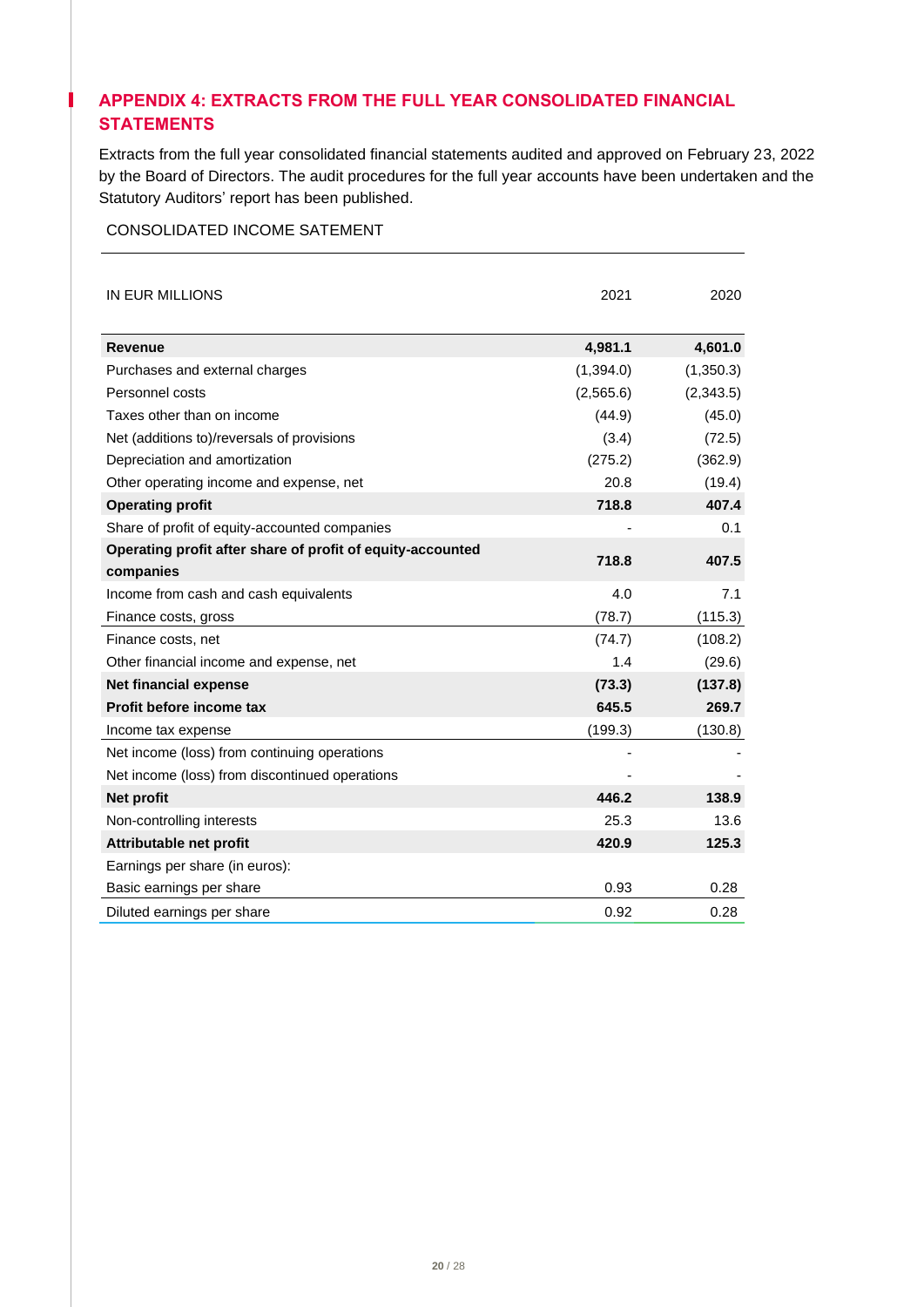# CONSOLIDATED STATEMENT OF FINANCIAL POSITION

| IN EUR MILLIONS                                     | DEC. 31, 2021 | DEC. 31, 2020 |
|-----------------------------------------------------|---------------|---------------|
| Goodwill                                            | 2,079.1       | 1,942.9       |
| Intangible assets                                   | 402.5         | 427.3         |
| Property, plant and equipment                       | 364.3         | 348.8         |
| Right-of-use assets                                 | 376.3         | 375.7         |
| Non-current financial assets                        | 107.4         | 105.7         |
| Deferred income tax assets                          | 128.5         | 136.6         |
| <b>Total non-current assets</b>                     | 3,458.1       | 3,337.0       |
| Trade and other receivables                         | 1,504.3       | 1,332.7       |
| Contract assets                                     | 308.0         | 232.1         |
| Current income tax assets                           | 33.3          | 46.1          |
| Derivative financial instruments                    | 4.7           | 6.7           |
| Other current financial assets                      | 23.6          | 17.0          |
| Cash and cash equivalents                           | 1,420.7       | 1,594.5       |
| <b>Total current assets</b>                         | 3,294.6       | 3,229.1       |
| Assets held for sale                                |               |               |
| <b>TOTAL ASSETS</b>                                 | 6,752.7       | 6,566.1       |
|                                                     |               |               |
| Share capital                                       | 54.3          | 54.2          |
| Retained earnings and other reserves                | 1,584.2       | 1,183.8       |
| Equity attributable to owners of the Company        | 1,638.5       | 1,238.0       |
| Non-controlling interests                           | 68.6          | 47.7          |
| <b>Total equity</b>                                 | 1,707.1       | 1,285.7       |
| Non-current borrowings and financial debt           | 2,362.0       | 2,376.2       |
| Non-current lease liabilities                       | 307.5         | 320.4         |
| Derivative financial instruments                    |               |               |
| Other non-current financial liabilities             | 126.3         | 91.4          |
| Deferred income tax liabilities                     | 87.8          | 84.4          |
| Pension plans and other long-term employee benefits | 185.8         | 197.7         |
| Provisions for other liabilities and charges        | 80.2          | 92.5          |
| <b>Total non-current liabilities</b>                | 3,149.6       | 3,162.6       |
| Trade and other payables                            | 1,275.0       | 1,089.6       |
| <b>Contract liabilities</b>                         | 223.9         | 194.9         |
| Current income tax liabilities                      | 101.8         | 125.8         |
| Current borrowings and financial debt               | 112.1         | 550.5         |
| <b>Current lease liabilities</b>                    | 107.6         | 99.3          |
| Derivative financial instruments                    | 2.7           | 3.6           |
| Other current financial liabilities                 | 72.9          | 54.1          |
| <b>Total current liabilities</b>                    | 1,896.0       | 2,117.8       |
| Liabilities held for sale                           |               |               |
| <b>TOTAL EQUITY AND LIABILITIES</b>                 | 6,752.7       | 6,566.1       |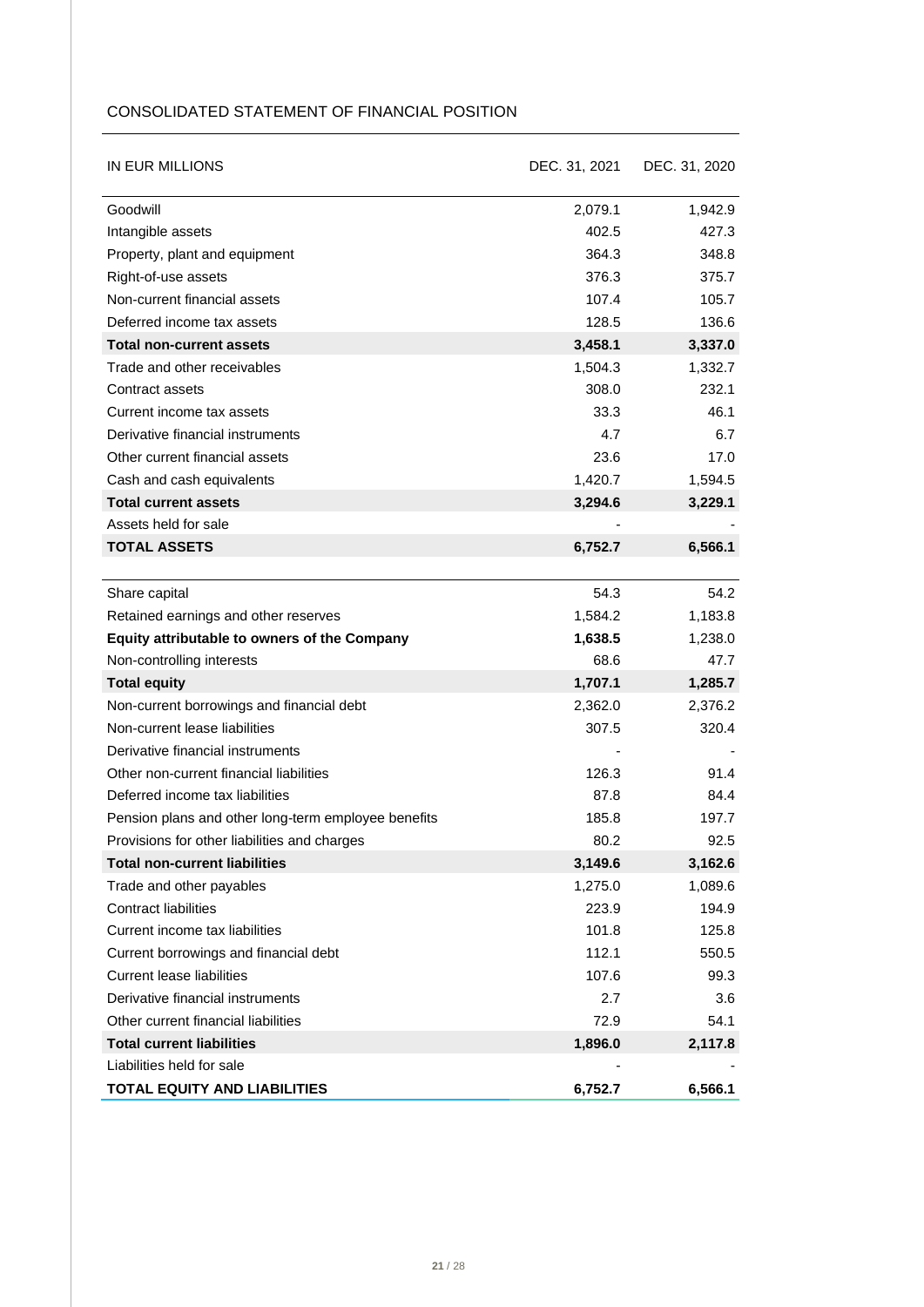### CONSOLIDATED STATEMENT OF CASH FLOWS

| IN EUR MILLIONS                                                            | 2021    | 2020       |
|----------------------------------------------------------------------------|---------|------------|
| Profit before income tax                                                   | 645.5   | 269.7      |
| Elimination of cash flows from financing and investing activities          | 33.1    | 140.1      |
| Provisions and other non-cash items                                        | 49.1    | 48.7       |
| Depreciation, amortization and impairment                                  | 275.2   | 362.9      |
| Movements in working capital requirement attributable to operations        | (13.6)  | 149.0      |
| Income tax paid                                                            | (198.6) | (161.3)    |
| Net cash generated from operating activities                               | 790.7   | 809.1      |
| Acquisitions of subsidiaries                                               | (58.4)  | (20.8)     |
| Proceeds from sales of subsidiaries and businesses                         | 1.6     | 4.5        |
| Purchases of property, plant and equipment and intangible assets           | (121.0) | (98.4)     |
| Proceeds from sales of property, plant and equipment and intangible assets | 6.5     | 10.1       |
| Purchases of non-current financial assets                                  | (13.0)  | (25.2)     |
| Proceeds from sales of non-current financial assets                        | 15.9    | 29.5       |
| Change in loans and advances granted                                       | (3.8)   | 2.7        |
| Dividends received from equity-accounted companies                         | 0.2     | 0.1        |
| Net cash used in investing activities                                      | (172.0) | (97.5)     |
| Capital increase                                                           | 21.1    | 2.7        |
| Purchases/sales of treasury shares                                         | 24.3    | 8.8        |
| Dividends paid                                                             | (186.1) | (31.8)     |
| Increase in borrowings and other debt                                      | 46.3    | 790.5      |
| Repayment of borrowings and other debt                                     | (504.3) | (1, 123.5) |
| Repayment of amounts owed to shareholders                                  | (12.9)  | (1.7)      |
| Repayment of lease liabilities and interest                                | (121.8) | (119.1)    |
| Interest paid                                                              | (73.2)  | (86.6)     |
| Net cash used in financing activities                                      | (806.6) | (560.7)    |
| Impact of currency translation differences                                 | 11.3    | (29.6)     |
| Impact of changes in accounting method                                     |         |            |
| Net increase (decrease) in cash and cash equivalents                       | (176.6) | 121.3      |
| Net cash and cash equivalents at beginning of the period                   | 1,587.0 | 1,465.7    |
| Net cash and cash equivalents at end of the period                         | 1,410.4 | 1,587.0    |
| o/w cash and cash equivalents                                              | 1,420.7 | 1,594.5    |
| o/w bank overdrafts                                                        | (10.3)  | (7.5)      |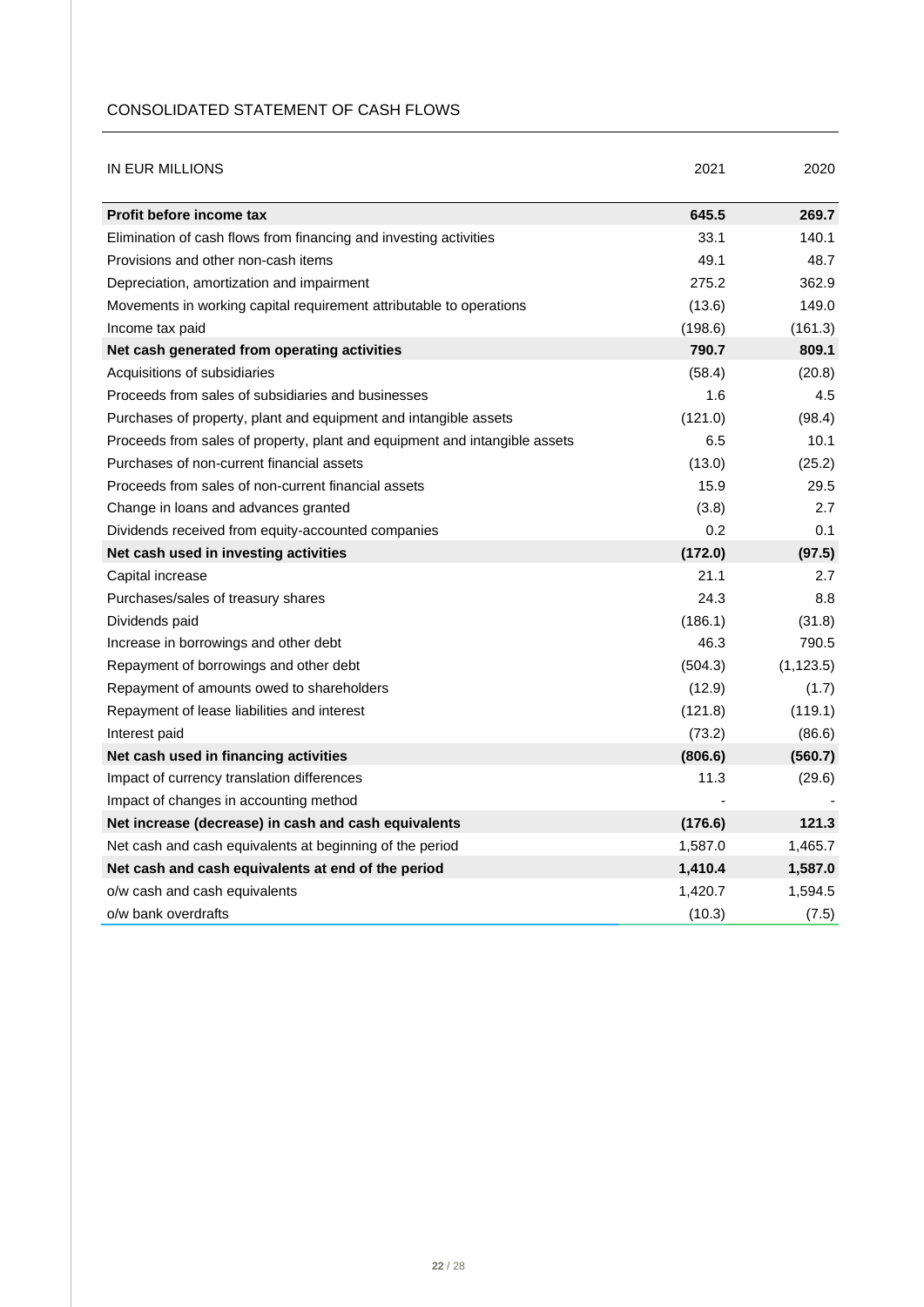# **APPENDIX 5: DETAILED NET FINANCIAL EXPENSE**

#### NET FINANCIAL EXPENSE

| IN EUR MILLIONS                 | 2021   | 2020    |
|---------------------------------|--------|---------|
| Finance costs, net              | (74.7) | (108.2) |
| Foreign exchange gains/(losses) | 6.6    | (22.2)  |
| Interest cost on pension plans  | 0.6    | (2.9)   |
| Other                           | (5.8)  | (4.5)   |
| Net financial expense           | (73.3) | (137.8) |

# **APPENDIX 6: ALTERNATIVE PERFORMANCE INDICATORS**

#### ADJUSTED OPERATING PROFIT

| IN EUR MILLIONS                                               | 2021  | 2020  |
|---------------------------------------------------------------|-------|-------|
| <b>Operating profit</b>                                       | 718.8 | 407.4 |
| Amortization of intangible assets resulting from acquisitions | 64.1  | 132.8 |
| Impairment and retirement of non-current assets               | 4.9   | 34.6  |
| Restructuring costs                                           | 6.9   | 26.5  |
| Acquisitions and disposals                                    | 7.1   | 13.7  |
| Impairment of goodwill                                        |       |       |
| Total adjustment items                                        | 83.0  | 207.6 |
| <b>Adjusted operating profit</b>                              | 801.8 | 615.0 |

#### CHANGE IN ADJUSTED OPERATING PROFIT

| IN EUR MILLIONS                                |          |
|------------------------------------------------|----------|
| 2020 adjusted operating profit                 | 615.0    |
| Organic change                                 | $+196.9$ |
| Organic adjusted operating profit              | 811.9    |
| Scope                                          | $+2.5$   |
| Adjusted operating profit at constant currency | 814.4    |
| Currency                                       | (12.6)   |
| 2021 adjusted operating profit                 | 801.8    |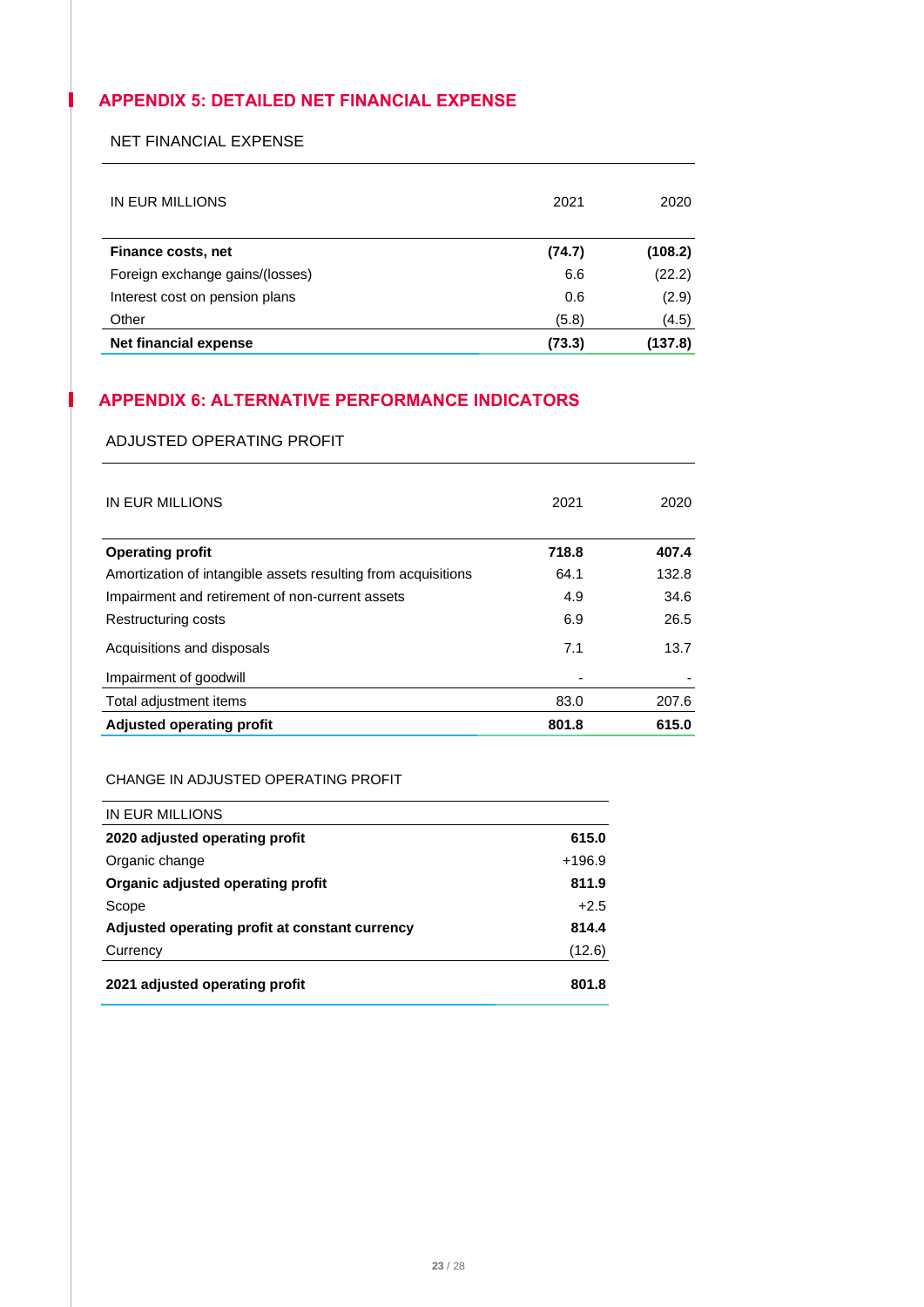#### ADJUSTED EFFECTIVE TAX RATE

| IN EUR MILLIONS          | 2021    | 2020    |
|--------------------------|---------|---------|
| Profit before income tax | 645.5   | 269.7   |
| Income tax expense       | (199.3) | (130.8) |
| $ETR^{(a)}$              | 30.9%   | 48.5%   |
| <b>Adjusted ETR</b>      | 30.1%   | 36.6%   |

*(a) Effective tax rate (ETR) = Income tax expense / Profit before income tax*

# ATTRIBUTABLE NET PROFIT

| IN EUR MILLIONS                              | 2021   | 2020   |
|----------------------------------------------|--------|--------|
| Attributable net profit                      | 420.9  | 125.3  |
| $EPS^{(a)}$ ( $\in$ per share)               | 0.93   | 0.28   |
| Adjustment items                             | 83.0   | 207.6  |
| Net profit (loss) from operations to be sold |        |        |
| Tax impact on adjustment items               | (20.0) | (43.8) |
| Non-controlling interest on adjustment items | (3.1)  | (3.9)  |
| Adjusted attributable net profit             | 480.8  | 285.2  |
| Adjusted $EPS^{(a)}$ ( $\epsilon$ per share) | 1.07   | 0.64   |

*(a) Calculated using the weighted average number of shares: 450,921,434 in 2021 and 448,616,542 in 2020*

# CHANGE IN ADJUSTED ATTRIBUTABLE NET PROFIT

| IN EUR MILLIONS                                       |          |
|-------------------------------------------------------|----------|
| 2020 adjusted attributable net profit                 | 285.2    |
| Organic change and scope                              | $+205.4$ |
| Adjusted attributable net profit at constant currency | 490.6    |
| Currency                                              | (9.8)    |
| 2021 adjusted attributable net profit                 | 480.8    |

#### FREE CASH FLOW

| IN EUR MILLIONS                                                         | 2021    | 2020   |
|-------------------------------------------------------------------------|---------|--------|
| Net cash generated from operating activities<br>(operating cash flow)   | 790.7   | 809.1  |
| Net purchases of property, plant and equipment and intangible<br>assets | (114.5) | (88.3) |
| Interest paid                                                           | (73.2)  | (86.6) |
| Free cash flow                                                          | 603.0   | 634.2  |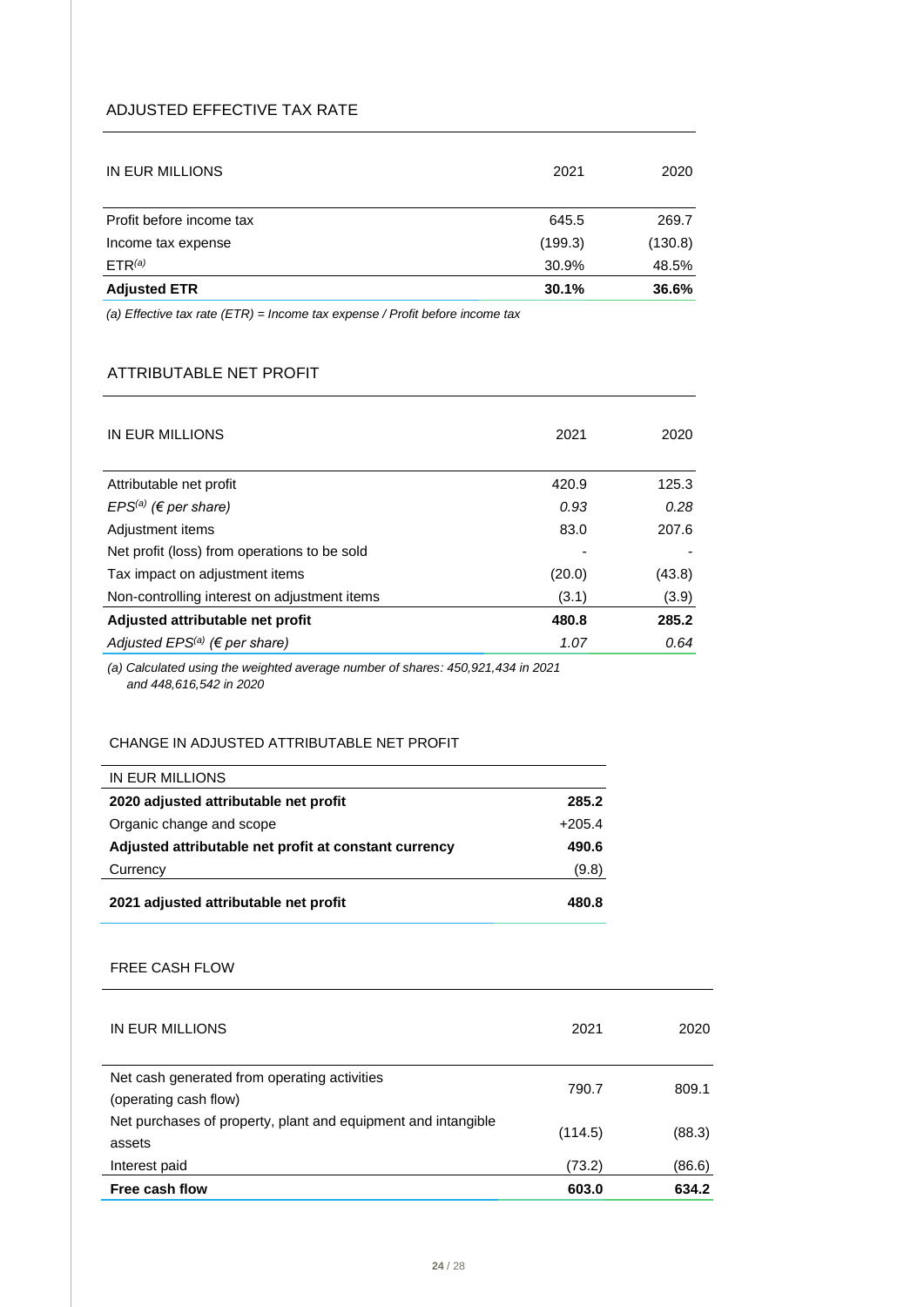#### CHANGE IN NET CASH GENERATED FROM OPERATING ACTIVITIES

| IN EUR MILLIONS                                                   |        |
|-------------------------------------------------------------------|--------|
| Net cash generated from operating activities at December 31, 2020 | 809.1  |
| Organic change                                                    | (15.2) |
| Organic net cash generated from operating activities              | 793.9  |
| Scope                                                             | $+0.5$ |
| Net cash generated from operating activities at constant currency | 794.4  |
| Currency                                                          | (3.7)  |
| Net cash generated from operating activities at December 31, 2021 | 790.7  |

#### ADJUSTED NET FINANCIAL DEBT

| IN EUR MILLIONS                        | DEC. 31, 2021 | DEC. 31, 2020 |
|----------------------------------------|---------------|---------------|
| Gross financial debt                   | 2,474.1       | 2,926.7       |
| Cash and cash equivalents              | 1.420.7       | 1,594.5       |
| <b>Consolidated net financial debt</b> | 1,053.4       | 1,332.2       |
| Currency hedging instruments           | (2.0)         | (3.1)         |
| Adjusted net financial debt            | 1,051.4       | 1,329.1       |

# **APPENDIX 7: DEFINITION OF ALTERNATIVE PERFORMANCE INDICATORS AND RECONCILIATION WITH IFRS**

The management process used by Bureau Veritas is based on a series of alternative performance indicators, as presented below. These indicators were defined for the purposes of preparing the Group's budgets and internal and external reporting. Bureau Veritas considers that these indicators provide additional useful information to financial statement users, enabling them to better understand the Group's performance, especially its operating performance. Some of these indicators represent benchmarks in the testing, inspection and certification ("TIC") business and are commonly used and tracked by the financial community. These alternative performance indicators should be seen as a complement to IFRS-compliant indicators and the resulting changes.

#### **GROWTH**

#### **Total revenue growth**

The total revenue growth percentage measures changes in consolidated revenue between the previous year and the current year. Total revenue growth has three components:

- organic growth;
- impact of changes in the scope of consolidation (scope effect);
- impact of changes in exchange rates (currency effect).

#### **Organic growth**

The Group internally monitors and publishes "organic" revenue growth, which it considers to be more representative of the Group's operating performance in each of its business sectors.

The main measure used to manage and track consolidated revenue growth is like-for-like, or organic growth. Determining organic growth enables the Group to monitor trends in its business excluding the impact of currency fluctuations, which are outside of Bureau Veritas' control, as well as scope effects,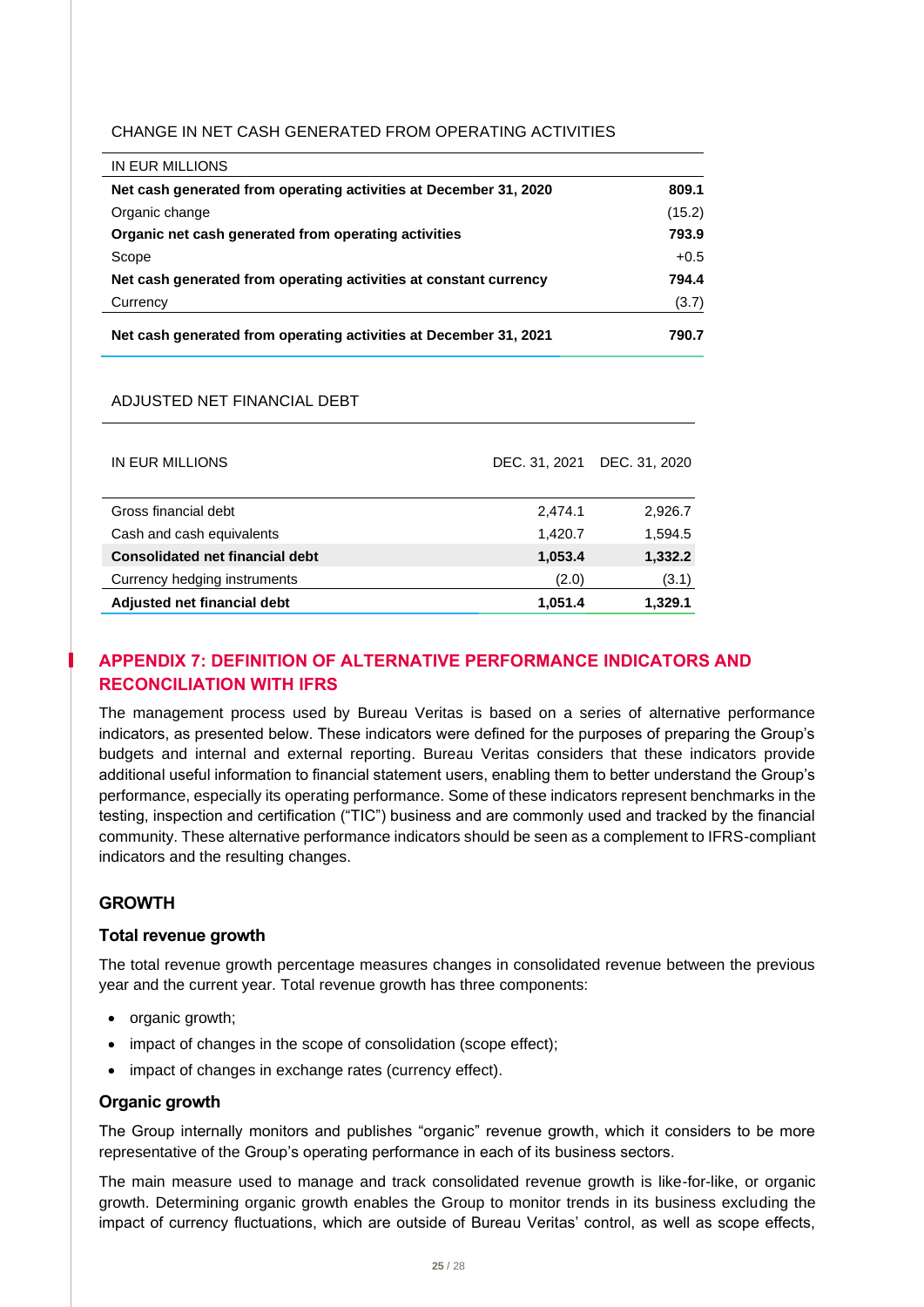which concern new businesses or businesses that no longer form part of the business portfolio. Organic growth is used to monitor the Group's performance internally.

Bureau Veritas considers that organic growth provides management and investors with a more comprehensive understanding of its underlying operating performance and current business trends, excluding the impact of acquisitions, divestments (outright divestments as well as the unplanned suspension of operations – in the event of international sanctions, for example) and changes in exchange rates for businesses exposed to foreign exchange volatility, which can mask underlying trends.

The Group also considers that separately presenting organic revenue generated by its businesses provides management and investors with useful information on trends in its industrial businesses, and enables a more direct comparison with other companies in its industry.

Organic revenue growth represents the percentage of revenue growth, presented at Group level and for each business, based on constant scope of consolidation and exchange rates over comparable periods:

- constant scope of consolidation: data are restated for the impact of changes in the scope of consolidation over a 12-month period;
- constant exchange rates: data for the current year are restated using exchange rates for the previous year.

### **Scope effect**

To establish a meaningful comparison between reporting periods, the impact of changes in the scope of consolidation is determined:

- for acquisitions carried out in the current year: by deducting from revenue for the current year revenue generated by the acquired businesses in the current year;
- for acquisitions carried out in the previous year: by deducting from revenue for the current year revenue generated by the acquired businesses in the months in the previous year in which they were not consolidated;
- for disposals and divestments carried out in the current year: by deducting from revenue for the previous year revenue generated by the disposed and divested businesses in the previous year in the months of the current year in which they were not part of the Group;
- for disposals and divestments carried out in the previous year, by deducting from revenue for the previous year revenue generated by the disposed and divested businesses in the previous year prior to their disposal/divestment.

#### **Currency effect**

The currency effect is calculated by translating revenue for the current year at the exchange rates for the previous year.

# **ADJUSTED OPERATING PROFIT AND ADJUSTED OPERATING MARGIN**

Adjusted operating profit and adjusted operating margin are key indicators used to measure the performance of the business, excluding material items that cannot be considered inherent to the Group's underlying intrinsic performance owing to their nature. Bureau Veritas considers that these indicators, presented at Group level and for each business, are more representative of the operating performance in its industry.

#### **Adjusted operating profit**

Adjusted operating profit represents operating profit prior to adjustments for the following:

- amortization of intangible assets resulting from acquisitions;
- impairment of goodwill;
- impairment and retirement of non-current assets;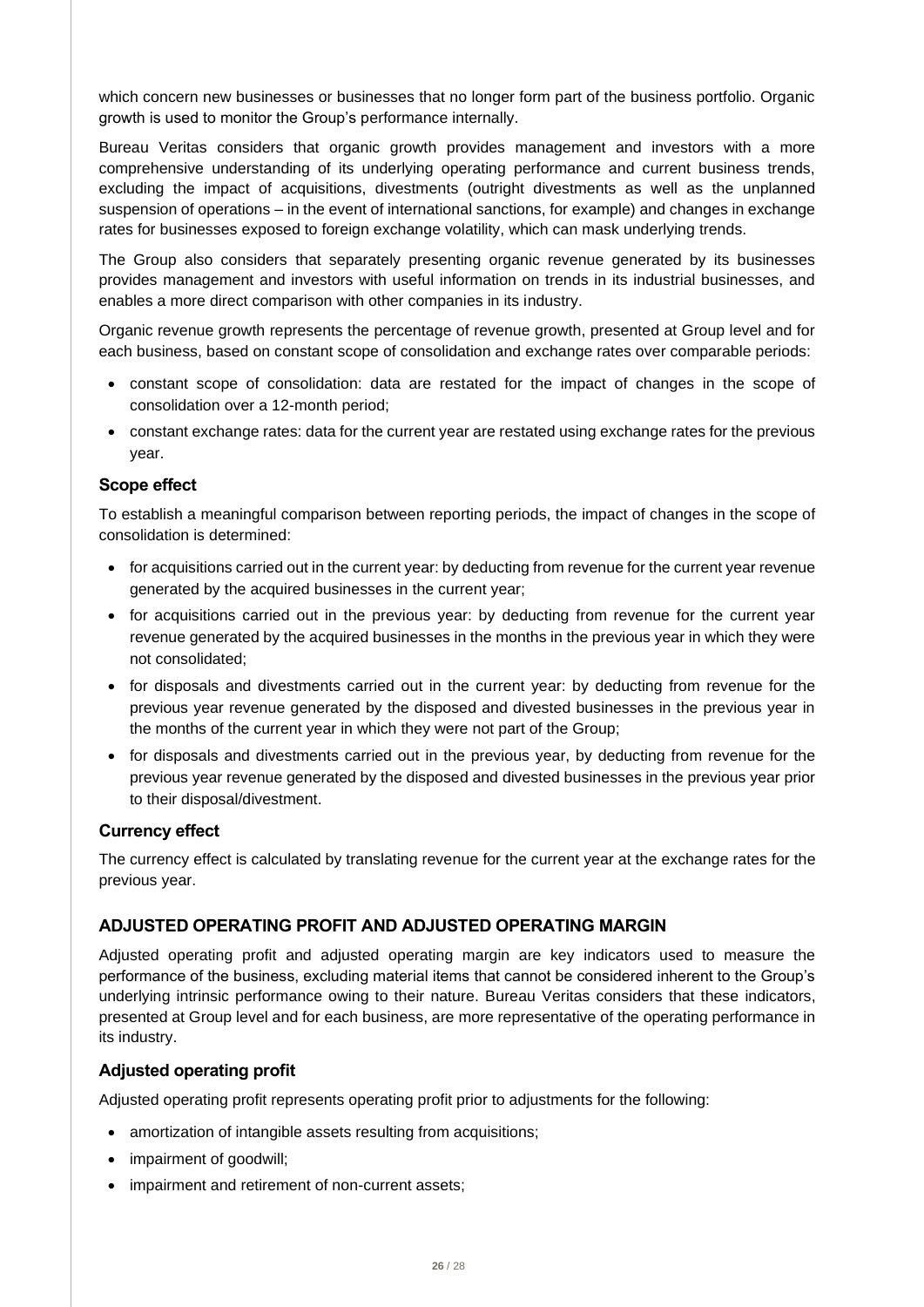- gains and losses on disposals of businesses and other income and expenses relating to acquisitions (fees and costs on acquisitions of businesses, contingent consideration on acquisitions of businesses);
- restructuring costs.

When an acquisition is carried out during the financial year, the amortization of the related intangible assets is calculated on a time proportion basis.

Since a measurement period of 12 months is allowed for determining the fair value of acquired assets and liabilities, amortization of intangible assets in the year of acquisition may, in some cases, be based on a temporary measurement and be subject to minor adjustments in the subsequent reporting period, once the definitive value of the intangible assets is known.

Organic adjusted operating profit represents operating profit adjusted for scope and currency effects over comparable periods:

- at constant scope of consolidation: data are restated based on a 12-month period;
- at constant exchange rates: data for the current year are restated using exchange rates for the previous year.

The scope and currency effects are calculated using a similar approach to that used for revenue for each component of operating profit and adjusted operating profit.

# **Adjusted operating margin**

Adjusted operating margin expressed as a percentage represents adjusted operating profit divided by revenue. Adjusted operating margin can be presented on an organic basis or at constant exchange rates, thereby, in the latter case, providing a view of the Group's performance excluding the impact of currency fluctuations, which are outside of Bureau Veritas' control.

# **ADJUSTED EFFECTIVE TAX RATE**

The effective tax rate (ETR) represents income tax expense divided by the amount of pre-tax profit.

The adjusted effective tax rate (adjusted ETR) represents income tax expense adjusted for the tax effect on adjustment items divided by pre-tax profit before taking into account the adjustment items (see adjusted operating profit definition).

# **ADJUSTED NET PROFIT**

# **Adjusted attributable net profit**

Adjusted attributable net profit is defined as attributable net profit adjusted for adjustment items (see adjusted operating profit definition) and for the tax effect on adjustment items. Adjusted attributable net profit excludes non-controlling interests in adjustment items and only concerns continuing operations.

Adjusted attributable net profit can be presented at constant exchange rates, thereby providing a view of the Group's performance excluding the impact of currency fluctuations, which are outside of Bureau Veritas' control. The currency effect is calculated by translating the various income statement items for the current year at the exchange rates for the previous year.

# **Adjusted attributable net profit per share**

Adjusted attributable net profit per share (adjusted EPS or earnings per share) is defined as adjusted attributable net profit divided by the weighted average number of shares in the period.